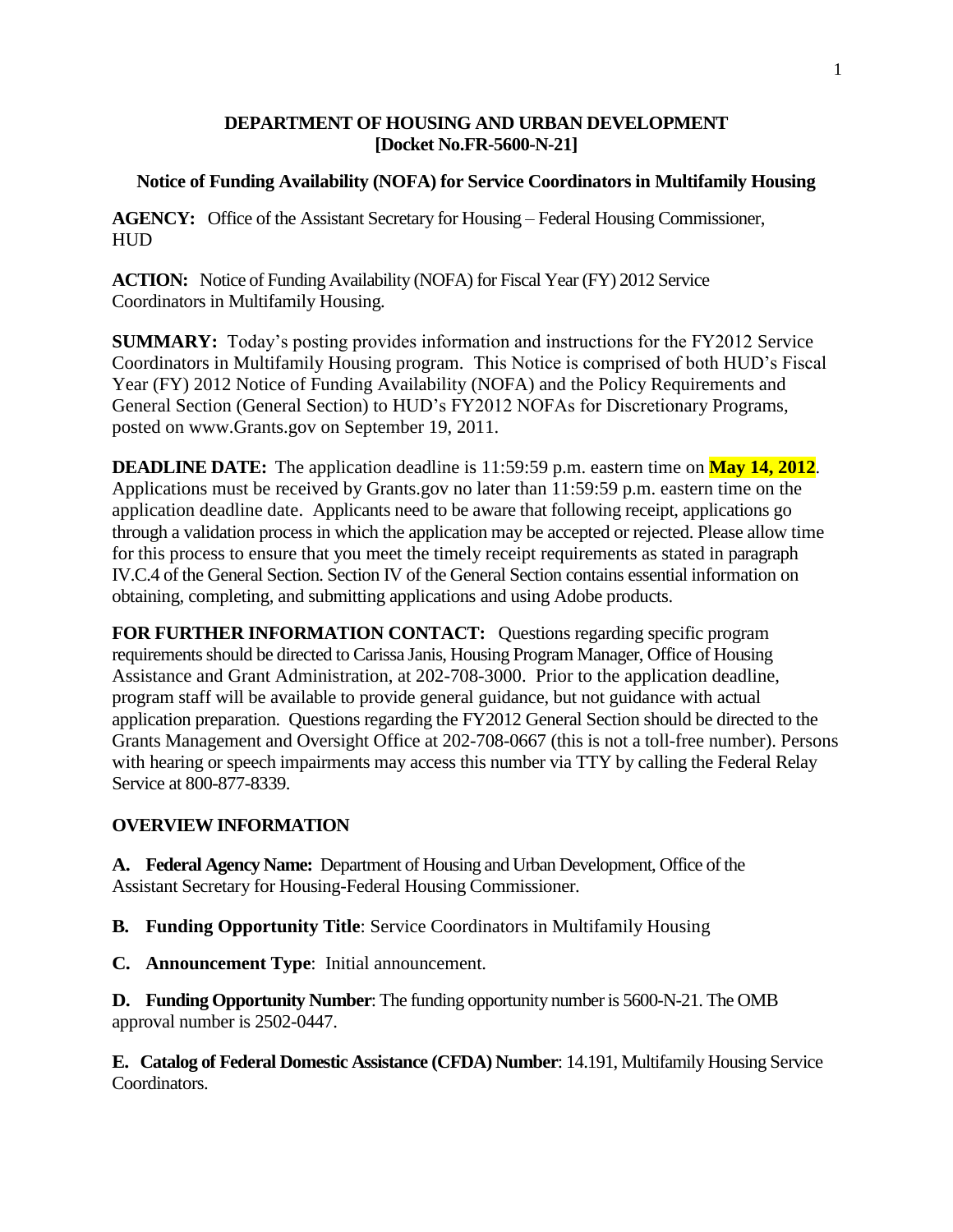**F. Dates.** The application deadline is 11:59:59 p.m. eastern time on **May 14, 2012**. Applications must be received by Grants.gov no later than 11:59:59 p.m. eastern time on the application deadline date.

All information required to complete the application is in Section IV of the General Section and this NOFA. Applicants may download the application and instructions from the [Grants.gov](http://grants.gov/) website at [http://www.grants.gov/applicants/find\\_grant\\_opportunities.jsp.](http://www.grants.gov/applicants/find_grant_opportunities.jsp) Please carefully read the Fiscal Year (FY) 2012 Notice of Funding Availability (NOFA) Policy Requirements and General Section to HUD's FY2012 NOFAs for Discretionary Programs, published o[n Grants.gov](http://grants.gov/) on September 19, 2011. Applicants need to be aware that following receipt, applications go through a validation process in which the application may be accepted or rejected. Please allow time for this process to ensure that you meet the timely receipt requirements.

#### **G. Additional Overview Content Information**:

**1. Purpose of the Program.** The Service Coordinator in Multifamily Housing program allows multifamily housing owners to assist elderly individuals and nonelderly people with disabilities living in HUD-assisted housing and in the surrounding area to obtain needed supportive services from the community, to enable them to continue living as independently as possible in their homes.

**2. Available Funds.** \$91 million in fiscal year 2012 funds have been appropriated for the Service Coordinator in Multifamily Housing program. Of these funds, approximately \$15 million are available in this NOFA for funding new Service Coordinators in Multifamily Housing programs.

**3. Eligible Applicants.** Only owners of eligible multifamily assisted housing, as defined in Section III.A.2 of this NOFA may apply.

**4. Coordination among Programs Providing Services or Service Coordination.** In any jurisdiction or neighborhood that receives funding, for either the same geographic area or the same population, HUD encourages coordination among programs, where appropriate to help identify and obtain needed services or service providers to address the service needs of the population being served by the program. This will enable grant recipients to better identify gaps in service provision and be knowledgeable about the needs of other program service providers, so as to identify and document the demand for the service or services where such gaps exist. Coordination among providers will enable leveraging of these service resources; avoid duplication of effort in seeking to bring these services to the community as a whole, and improve access and service delivery for participating families.

### **FULL TEXT OF ANNOUNCEMENT**

#### **I. FUNDING OPPORTUNITY DESCRIPTION.**

**A. Overview.** The Service Coordinator in Multifamily Housing Program provides funding for the employment and support of Service Coordinators in insured and assisted housing properties that were designed for the elderly or nonelderly persons with disabilities and continue to operate as such. Service coordinators help residents obtain supportive services from the community that are needed to enable independent living and aging in place.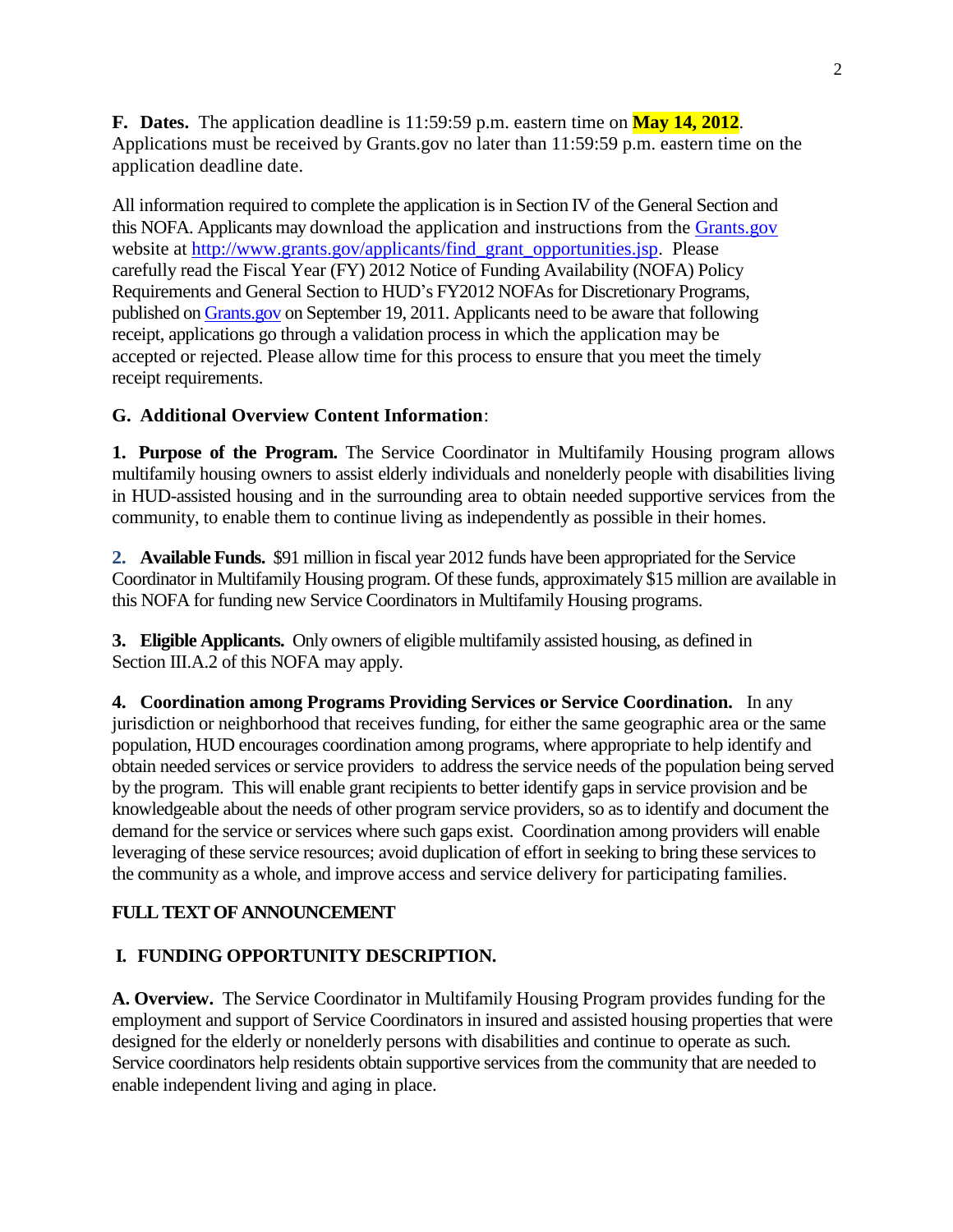A Service Coordinator is a social service staff person hired or contracted by the assisted housing owner or its management company. The Service Coordinator is responsible for assuring that elderly residents, especially those who are frail or at risk, and those non-elderly residents with disabilities are linked to the supportive services they need to continue living independently in their current homes. All services should meet the specific desires and needs of the residents themselves. The Service Coordinator may not require any elderly individual or person with a disability to accept any specific supportive service(s).

Applicants should review the Management Agent Handbook 4381.5 Revision-2, Change-3, Chapter 8, for further guidance on service coordinators. This Handbook is accessible through HUDCLIPS on HUD's website at [http://portal.hud.gov/hudportal/HUD?src=/program\\_offices/administration/hudclips/handbooks/hsgh.](http://portal.hud.gov/hudportal/HUD?src=/program_offices/administration/hudclips/handbooks/hsgh) Enter the Handbook number in the search field to retrieve the Handbook.

**B. Authority.** Section 808 of the Cranston-Gonzalez National Affordable Housing Act (Pub. L. 101-625, approved November 28, 1990), as amended by sections 671, 674, 676, and 677 of the Housing and Community Development Act of 1992 (Pub. L. 102-550, approved October 28, 1992), and section 851 of the American Homeownership and Economic Opportunity Act of 2000 (Pub. L. 106-569, approved December 27, 2000). Funds are provided through the Department of Housing and Urban Development Appropriations Act, 2012 (Pub. L. 112-55, 125 Stat. 552, Approved November 18, 2011).

#### **C. Definition of Terms Used in this Program NOFA.**

**1. Activities of Daily Living (ADLs).** Activities of Daily Living means eating, dressing, bathing, grooming, and household management activities. For the purposes of defining "frail" and "at-risk" elderly person, the inability to perform an ADL is further described below:

a. Eating--May need assistance with cooking, preparing, or serving food, but must be able to feed self;

b. Bathing--May need assistance in getting in and out of the shower or tub, but must be able to wash self;

c. Grooming--May need assistance in washing hair, but must be able to take care of personal appearance;

d. Dressing--Must be able to dress self, but may need occasional assistance; and

e. Home management activities--May need assistance in doing housework, grocery shopping, laundry, or getting to and from activities such as going to the doctor and shopping, but must be mobile. The mobility requirement does not exclude persons in wheelchairs or those requiring mobility devices.

**2. At -Risk Elderly Person.** At-risk elderly person **means** an individual 62 years of age or older who is unable to perform one or two ADLs, as defined in the above paragraph.

**3. Eligible Applicant**. Eligible applicant refers to the mortgagor entity, single asset mortgagor, single purpose ownership entity, or other corporate entity that directly owns eligible assisted housing (as defined in Section III.A.2 of this NOFA). A Managing General Partner in a partnership entity and property management companies are not considered "eligible applicants".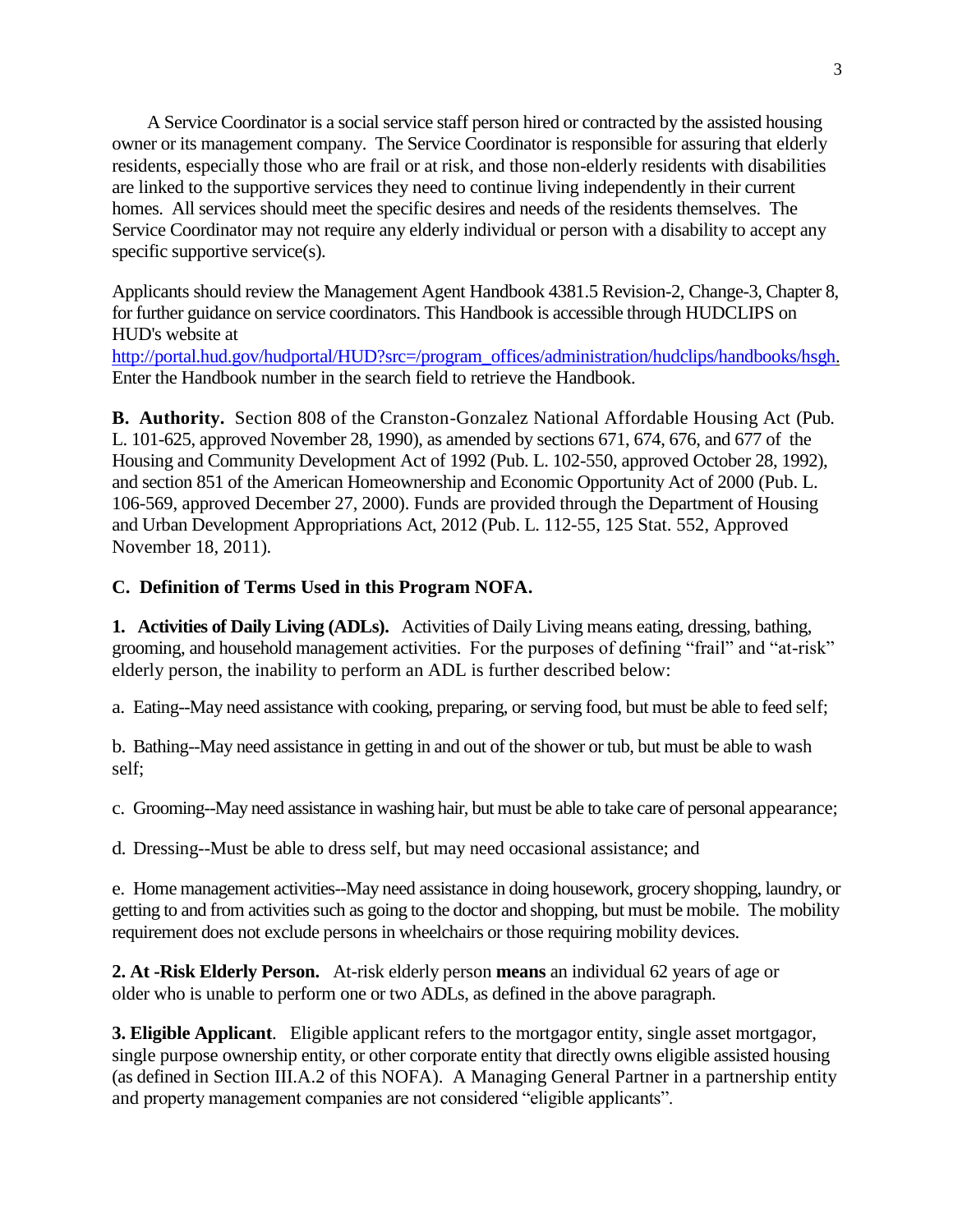**4. Frail Elderly Person**. Frail elderly person means an individual 62 years of age or older who is unable to perform at least three ADLs as defined in the above paragraph.

**5. People with Disabilities.** People with disabilities mean those individuals who:

a. Have a disability as defined in Section 223 of the Social Security Act, 42 USC. § 423;

b. Have a physical, mental, or emotional impairment expected to be of long, continued, and indefinite duration that substantially impedes the individual's ability to live independently; or

c. Have a developmental disability as defined in Section 102 of the Developmental Disabilities Assistance and Bill of Rights Act of 2000, (42 USC Section 15002).

**6. Reasonable Costs.** Reasonable costs means that costs are consistent with salaries and administrative costs of similar programs in your HUD Field office's jurisdiction.

#### **D. Basic Qualifications of Service Coordinators and Aides**.

**1. Service Coordinator Qualifications.** Service Coordinator qualifications include the following: a. A Bachelor of Social Work or degree in Gerontology, Psychology or Counseling is preferable; a college degree is fully acceptable. You may also consider individuals who do not have a college degree, but who have appropriate work experience.

b. Knowledge of the aging process, elder services, disability services, eligibility for and procedures of federal and applicable state entitlement programs, legal liability issues relating to providing Service Coordination, drug and alcohol use and abuse by the elderly, and mental health issues.

c. Two to three years experience in social service delivery with senior citizens and/or people with disabilities. Some supervisory or management experience is desirable if the Service Coordinator will work with aides.

d. Demonstrated working knowledge of supportive services and other resources for senior citizens and/or non-elderly people with disabilities available in the local area.

e. Demonstrated ability to advocate, organize, problem-solve, and provide results for the elderly and people with disabilities.

**2. Aides Working with a Service Coordinator.** Aides working with a service coordinator under this program should have appropriate education or experience in working with the elderly and/or people with disabilities. An example of an aide position could be an internship or work-study program with local colleges and universities to assist in carrying out some of the Service Coordinator's functions.

### **II. AWARD INFORMATION**

**A. Available Funding.** The Department of Housing and Urban Development Appropriations Act 2012 (Pub. L.112-55, 125 Stat. 552, Approved November 18, 2011), provides \$91 million to fund Service Coordinators under this program and the continuation of existing Congregate Housing Services Program (CHSP) grants. Approximately \$15 million will be made available to fund new Service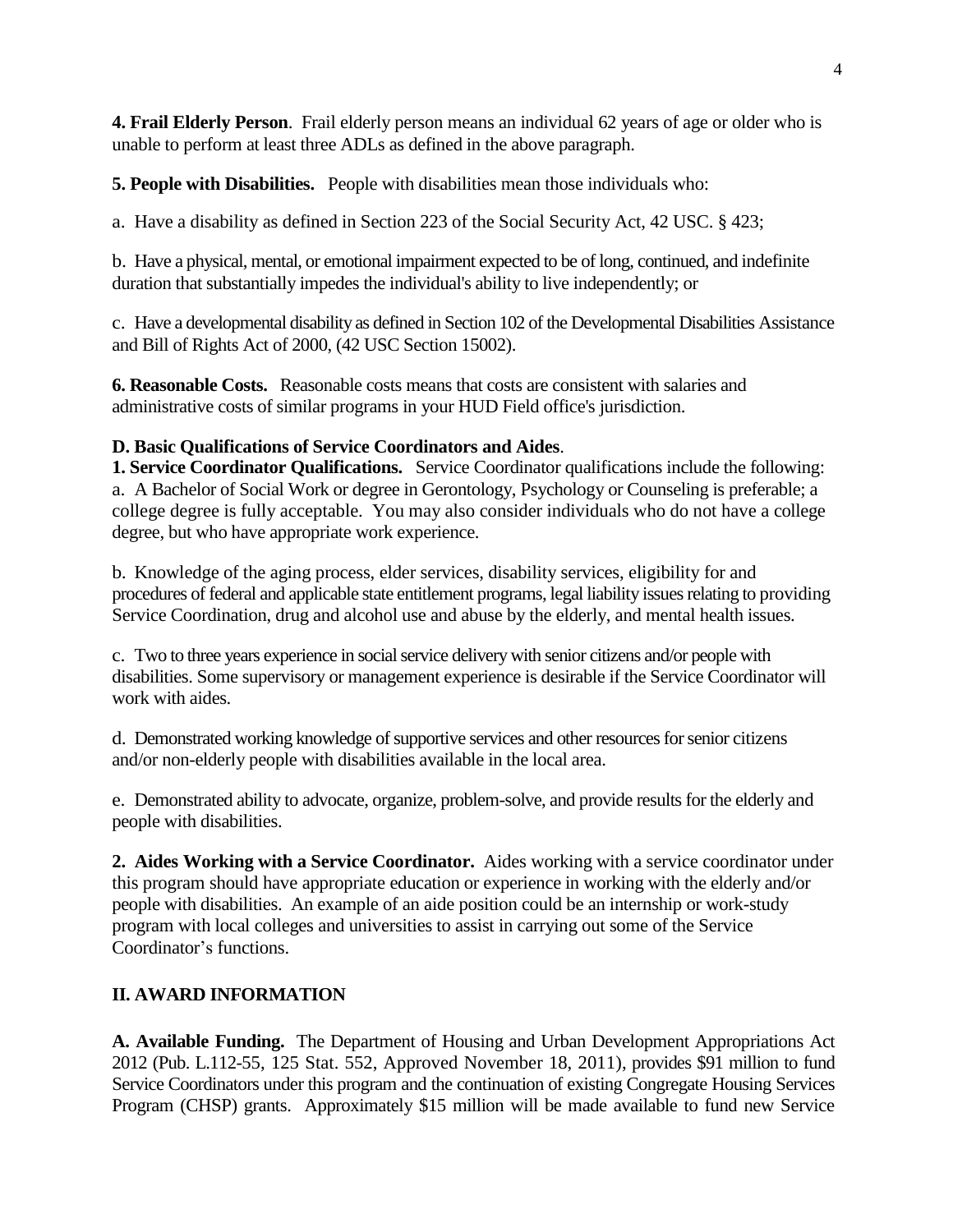Coordinator in Multifamily Housing programs through this Program NOFA. The remaining appropriated amount will fund one-year extensions to expiring Service Coordinators in Multifamily Housing and CHSP grants.

**B. Maximum Grant Award.** There is no maximum grant amount. The grant amount you request must be based on the Service Coordinator's salary, the number of weekly work hours, and the administrative expenses you propose in your application.

**C. Award Period.** HUD provides funding in the form of three-year grants. HUD may renew grants subject to the availability of funds and the grantee's acceptable performance and compliance with program requirements. HUD will determine performance based on the information given in the grantee's Semi-Annual Performance Reports and Federal Financial Reports and annual Logic Model reports.

### **III. ELIGIBILITY INFORMATION**

#### **A. Eligible Applicants and Properties**.

1. Eligible applicants must meet the definition in Section I.C.3 of this NOFA and all of the applicable threshold requirements of Section III.C.2.a–e and g of the **General Section**.

2. Eligible assisted housing to be served by a Service coordinator must meet the following criteria:

- a. Be assisted or financed through any of the following programs:
	- (1) Section 202 Direct Loan;
	- (2) Project-based Section 8 (including Section 8 Moderate Rehabilitation), or
	- (3) Section 221(d)(3) below-market interest rate and Section 236 (insured or assisted).

b. Have frail or at-risk elderly residents and/or non-elderly residents with disabilities who together total at least 25 percent of the building's residents. (For example, if a property has 52 total residents, at least 13 residents must be frail, at-risk, or non-elderly people with disabilities.)

c. Were designed or designated for the elderly or persons with disabilities and continue to operate as such. This includes any building within a mixed-use development that was designed for occupancy by elderly persons or persons with disabilities at its inception and continues to operate as such, or consistent with title VI, subtitle D of the Housing and Community Development Act of 1992 (Pub. L. 102-550). If not so designed, a property in which the owner gives preferences in tenant selection (with HUD approval) to eligible elderly persons or nonelderly persons with disabilities for all units in that property.

d. If FHA insured or financed with a Section 202 Direct Loan, are current in mortgage payments or are current under a workout agreement.

e. Meet HUD's Uniform Physical Conditions Standards (codified in 24 CFR part 5, subpart G), based on the most recent physical inspection report and responses thereto, as evidenced by a score of 60 or better on the last physical inspection or by an approved plan for properties scoring less than 60.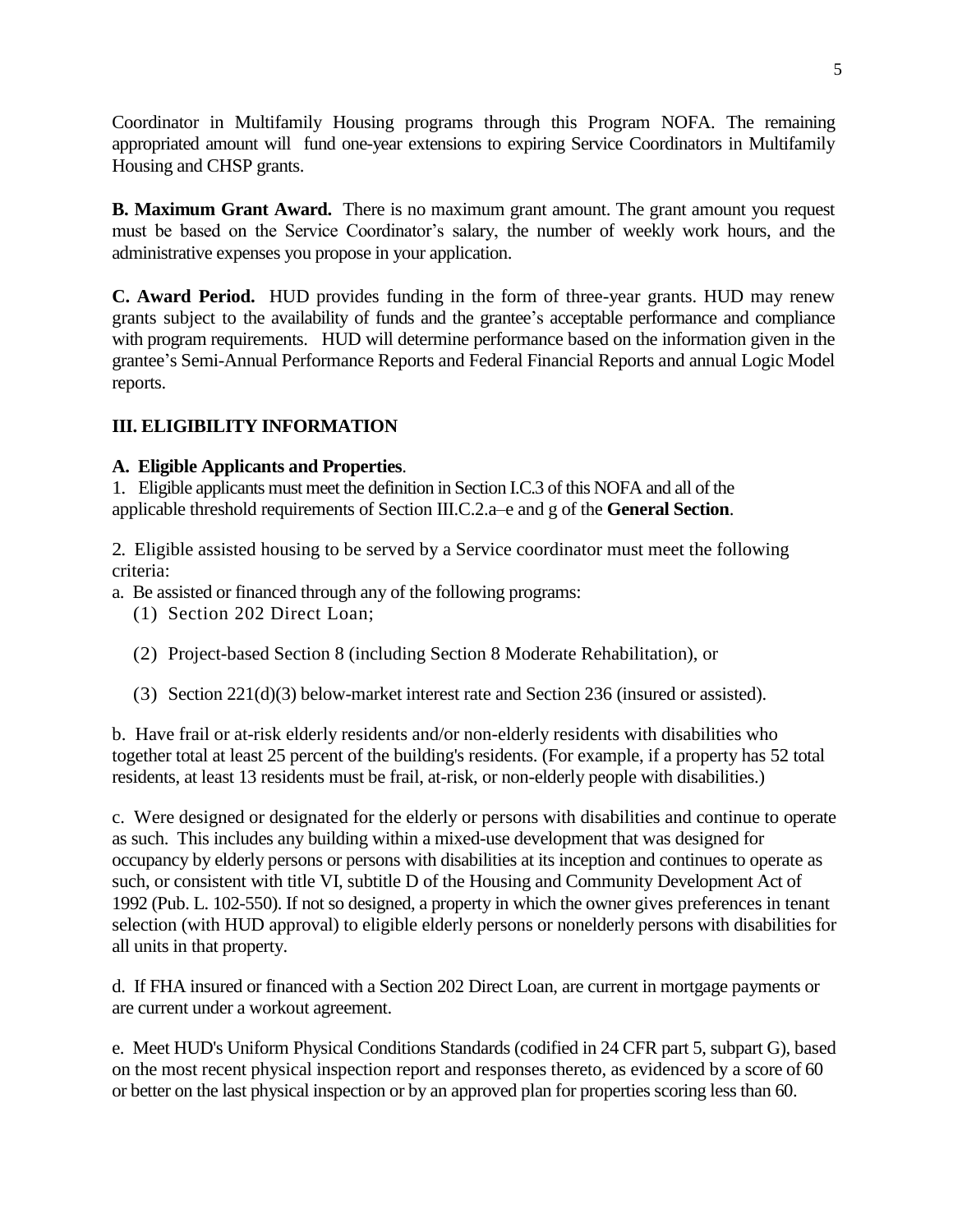f. Are in compliance with their regulatory agreement, Housing Assistance Payment (HAP) Contract, and any other outstanding HUD grant or contract document.

g. Have no available project funds (i.e., Section 8 operating funds, residual receipts, or excess income) that could pay for a Service Coordinator. ("Available funds" are those that require HUD approval for their use and are not needed to meet critical property needs.) Field office staff will make this determination based on financial records maintained by the Department and information provided by the applicant in the grant application.

**3. Changes in Eligibility Status.** If your eligibility status changes during the course of the grant term, making you ineligible to receive a grant (e.g., due to prepayment of mortgage, sale of property, or opting out of a Section 8 HAP contract), HUD will terminate your grant.

# **4. Ineligible Applicants and Properties.**

a. Managing General Partners in a partnership owner corporation, property management companies, area agencies on aging, and other like organizations are not eligible applicants for Service Coordinator in Multifamily Housing funds. Refer to paragraph I.C.3 of this NOFA for the definition of an "eligible applicant".

b. Housing not designed or designated for the elderly, nonelderly people with disabilities, or those no longer operating as such.

c. Section 221(d)(4) and Section 515 housing without project-based Section 8 assistance.

d. Section 202 and 811 properties with a Project Rental Assistance Contract (PRAC). Owners of Section 202 PRAC properties may obtain funding by requesting an increase in their PRAC payment consistent with Handbook 4381.5 REVISION-2, CHANGE-2, Chapter 8.

e. Conventional public housing, as such term is defined in section 3(b) of the United States Housing Act of 1937), and units assisted by project-based Housing Choice Vouchers, as set forth in 24 CFR Part 983.

### **B. Cost Sharing or Matching Requirement**. None required.

# **C. Other**

**1. Eligible Activities.** *The functions of the Service Coordinator position are considered the program's eligible activities.* The major functions of the Service Coordinator include the following:

a. Refer and link the residents of the assisted housing to supportive services provided by the general community. Such services may include case management, personal assistance, homemaker, meals-on-wheels, transportation, counseling, occasional visiting nurse, preventive health screening/wellness, and legal advocacy.

b. Educate residents on service availability, application procedures, client rights, etc.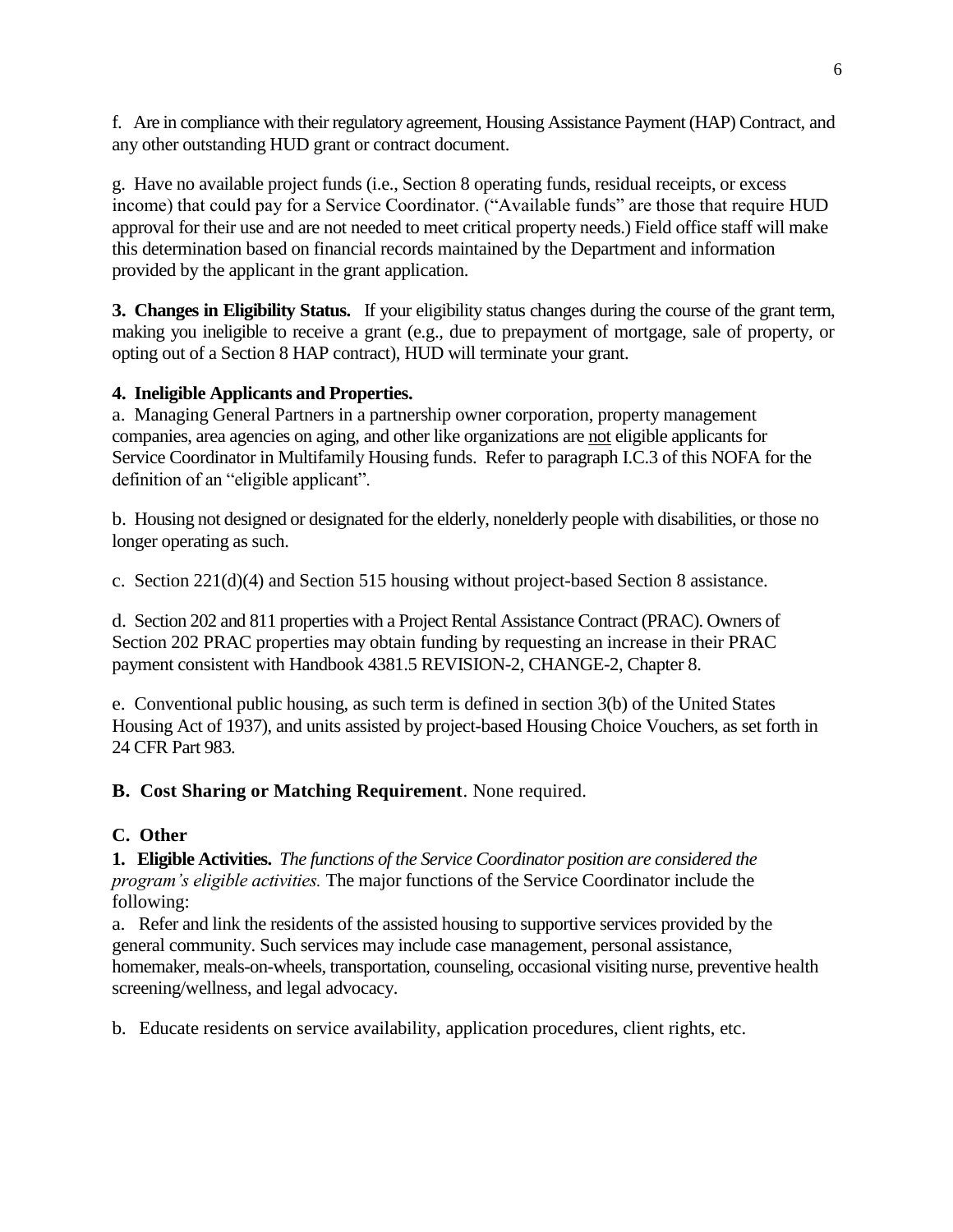c. Establish linkages with agencies and service providers in the community. Shop around to determine/develop the best "deals" in service pricing, to assure individualized, flexible, and creative services for the involved resident. Provide advocacy as appropriate.

d. Provide case management when such service is not available through the general community. This might include evaluation of health, psychological and social needs, development of an individually tailored case plan for services, and periodic reassessment of the resident's situation and needs. Service Coordinators can also set up a Professional Assessment Committee (PAC) to assist in performing initial resident assessments. (See the guidance in the Congregate Housing Services Program (CHSP) regulations at 24 CFR 700.135 (or 7 CFR 1944.258 for Rural Housing properties)).

e. Monitor the ongoing provision of services from community agencies and keep the case management and provider agency current with the progress of the individual. Manage the provision of supportive services where appropriate.

f. Help the residents build informal support networks with other residents, family and friends.

g. Work and consult with tenant organizations and resident management corporations. Provide training to the property's residents in the obligations of tenancy or coordinate such training.

h. Create a directory of providers for use by both housing staff and residents.

i. Educate other staff of the management team on issues related to aging in place and Service Coordination, to help them to better work with and assist the residents.

j. Provide service coordination to low-income elderly individuals or nonelderly people with disabilities living in the vicinity of an eligible property. Neighborhood residents should come to your housing site to meet with and receive service from the Service Coordinator, but you must make reasonable accommodations for those individuals unable to travel to the housing site.

#### **2. Eligible Program Costs.**

a. Service Coordinator in Multifamily Housing Program grant funds may be used to pay for the salary, fringe benefits, training (and travel to training), quality assurance, and related administrative costs of employing a service coordinator. Administrative costs may include creation of office space, purchase of office furniture, equipment, supplies, computer hardware, software, and Internet service, and indirect administrative costs.

b. Number of positions, weekly work hours, and Salary amount. You should base your determination of the appropriate number of weekly work hours on the number of property residents who are frail or at-risk elderly or non-elderly people with disabilities. Under normal circumstances, a full-time Service Coordinator should be able to serve about 50-60 frail or atrisk elderly or non-elderly people with disabilities on a continuing basis. For example, a property with 55 frail or at-risk elderly or non-elderly people with disabilities would warrant one full-time Service Coordinator; a property with 25 frail or at-risk elderly or non-elderly people with disabilities could justify a 20 hour per week position, and a property with 125 frail or at-risk elderly or non-elderly people with disabilities may need two full-time Service Coordinators.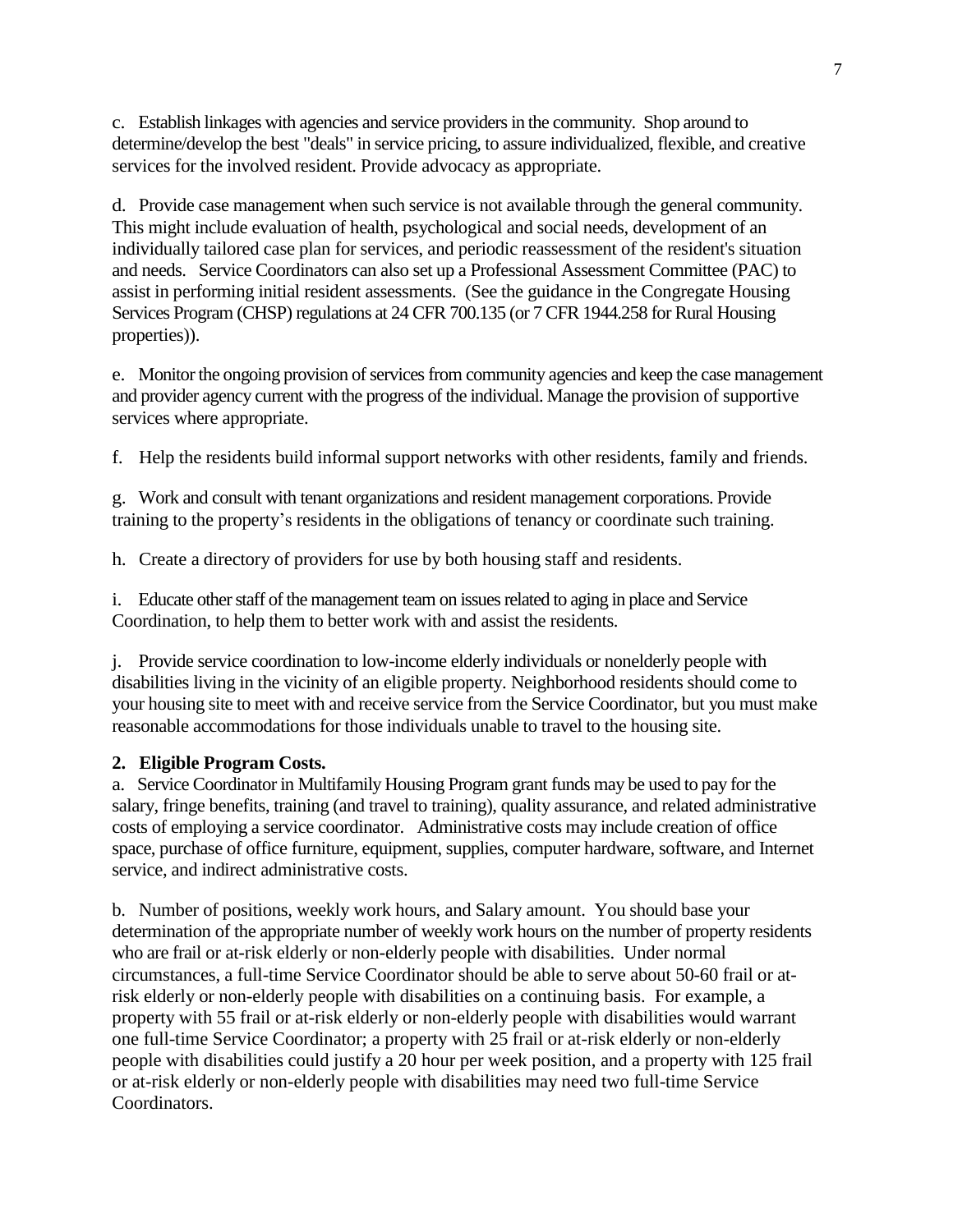Your proposed salary must be supported by evidence of comparable salaries in your area. Gather data from programs near you to compare your estimates with the salaries and administrative costs of currently operating programs. HUD Field staff can provide you with contacts at local program sites.

c. You may propose reasonable costs associated with setting up a confidential office space for the Service Coordinator. Such expenses must be one-time only start-up costs. Such costs may involve acquisition, leasing, rehabilitation, or conversion of space. The office space must be accessible to people with disabilities and meet the Uniform Federal Accessibility Standards (UFAS) requirements of accessibility. HUD field office staff must approve both the proposed costs and activity and must perform an environmental assessment on such proposed work prior to grant award. Please refer to the United States Access Board website, [http://www.access](http://www.access-board.gov/ufas/ufas-html/ufas.htm,)[board.gov/ufas/ufas-html/ufas.htm,](http://www.access-board.gov/ufas/ufas-html/ufas.htm,) for more information.

d. You may use grant funds to pay for Quality Assurance (QA) in an amount that does not exceed ten percent of the Service Coordinator's salary. Eligible QA activities are those that evaluate your program to assure that the position and program are effectively implemented. A qualified, objective third party must perform the program evaluation work and must have work experience and education in social or health care services. Your QA activities must identify short- and long-term program outcomes and performance indicators that will help you measure your performance. On-site housing management staff cannot perform QA and you may not augment current salaries of in-house staff for this purpose.

e. Only Assisted Living Conversion Program (ALCP) and Service Enriched Housing (SEH) applicants may use funds to augment a currently operating Service Coordinator program, by increasing the hours of a currently employed Service Coordinator or hiring an additional Service Coordinator or aide on a part- or full-time basis. The additional hours and/or staff must be dedicated only to ALCP and SEH residents.

**3. Other Eligible Uses of Grant Funds.** You may use funds to continue a Service Coordinator program that has previously been funded through other sources. To be deemed eligible, you must provide evidence that these resources have already ended or will discontinue within six months following the application deadline date and that no other funding mechanism is available to continue the program. (This applies only to funding sources other than the grants provided by the Department through program Notices beginning in FY 1992. HUD currently provides one-year extensions to these grants through a separate funding action.)

**4. Threshold Requirements.** Each applicant and application must meet the following threshold criteria to be considered for funding:

a. Applicants must meet the Threshold requirements in paragraphs III.C.2.a-e and g of the General Section.

b. Applications must be submitted pursuant to the timely receipt requirements provided in Section IV.C.4 of the General Section.

c. The applicant information provided on your online application, Standard Form (SF) 424, "Application for Federal Assistance" must belong to the owner of the eligible assisted housing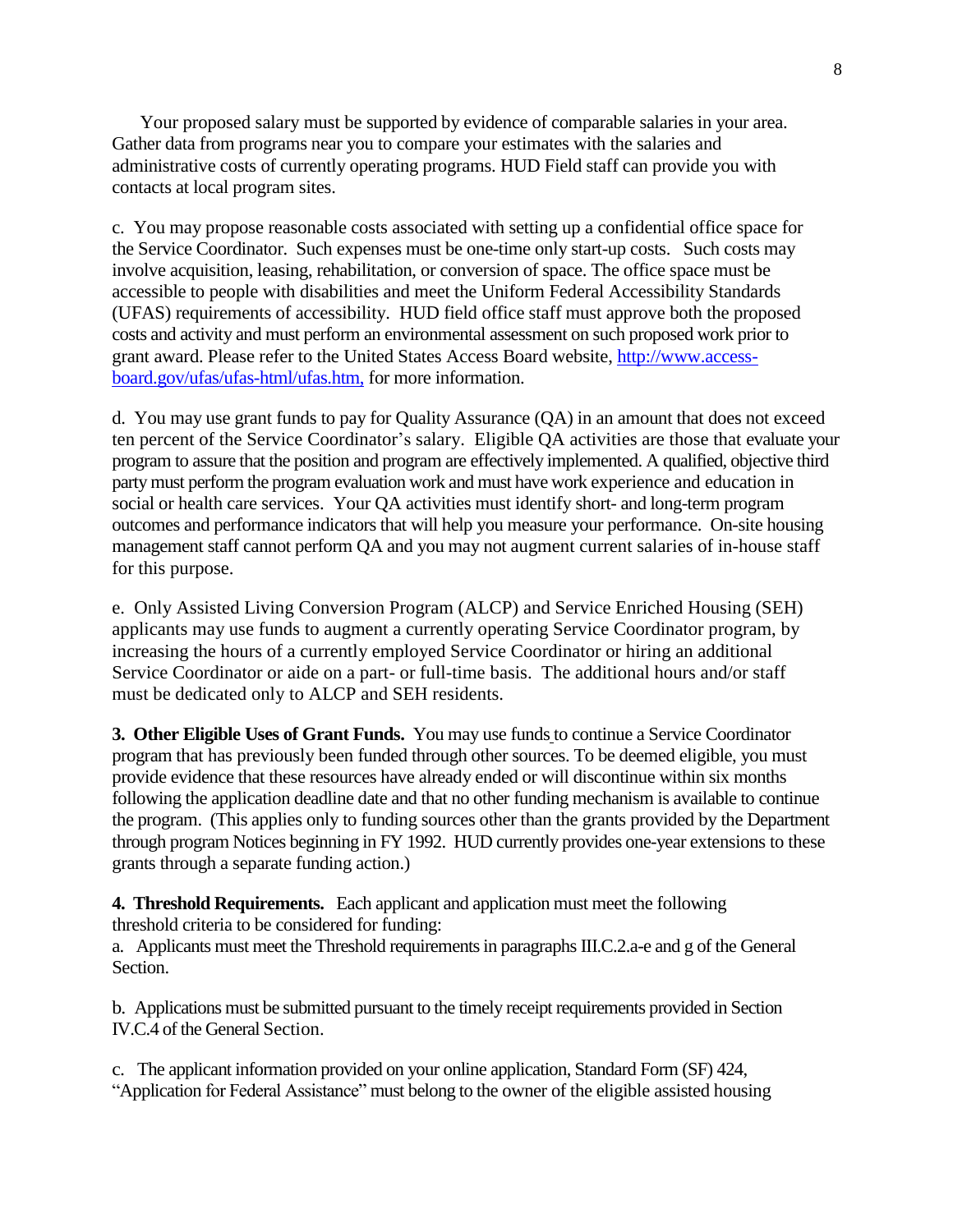included in this application. Only owners of eligible assisted housing may apply for and receive grant funds. HUD will use the legal name, Employer Tax Identification Number (EIN), DUNS number, and address provided in items 8a through 8d of the form SF424 (i.e. the online application) to determine if the applicant is eligible, pursuant to the definition found in paragraph I.C.3 of this NOFA. If the applicant is not sure of the legal entity name or DUNS number, the applicant can search the Central Contractor Registration (CCR) by going t[o www.ccr.gov](http://www.ccr.gov/) and under the link "search CCR", they can enter the DUNS, the legal name, the address, and or the Doing-Business-As name and then select from a List of all vendors (active and inactive).

d. Grant applications must contain the materials in Section IV.B.2.b(1) and  $(4)(i)$ , (ii), and (iii) of this NOFA in order to be considered for funding. If any of these items are missing, HUD will immediately reject your application.

In cases where field office staff request information in response to technical deficiencies in applications, applicants must submit the response by the designated deadline date provided in their technical deficiency notice. If responses are not received by this date, HUD will reject the application.

**5. Program Requirements.** In managing your Service Coordinator in Multifamily Housing grant, you must meet the following requirements as well as those found in Sections III.C.4 and 5 of the General Section. These requirements apply to all activities, programs, and functions funded by your Service Coordinators in Multifamily Housing grant.

**a. Achieving Results and Program Evaluation.** You must identify program outputs, outcomes, and performance indicators that will allow you to measure the outcomes you and your partners have achieved. Performance indicators should be objectively quantifiable and measure actual achievements against anticipated achievements. HUD wants to ensure that applicants develop performance and outcome measures that are focused on residents' ability to age in place and live as independently as possible. Measuring outcomes and engaging in program evaluation will also assist HUD in meeting its commitment to federal requirements for accountability. You must use the HUD96010LogicModel to propose how you plan to measure both your success and outcomes and their relationship to the Department's Strategic Plan.

You must establish interim benchmarks, or outputs, for your proposed program that will lead to the ultimate achievement of outcomes. Outputs are the direct products of a program's activities. Examples of outputs are: the number of residents educated in obligations of tenancy; the number of residents referred to available supportive services, or the number of residents assisted in applying for health benefits.

Outputs should produce outcomes for your program. Outcomes are not the development or delivery of services or program activities, but the results of the services delivered or program activities – the ultimate results of the program. You must clearly identify the outcomes to be achieved and measured. Examples of outcomes are: reductions in the number of eviction actions initiated due to lease violations; the number of units of service that enable independent living, or the decrease in the dollar amount of residents' monthly living expenses. This NOFA supports the HUD Policy Priorities number 4, "Knowledge Sharing and Capacity Building" and number 5, "Using Housing as a Platform for Improving Other Outcomes".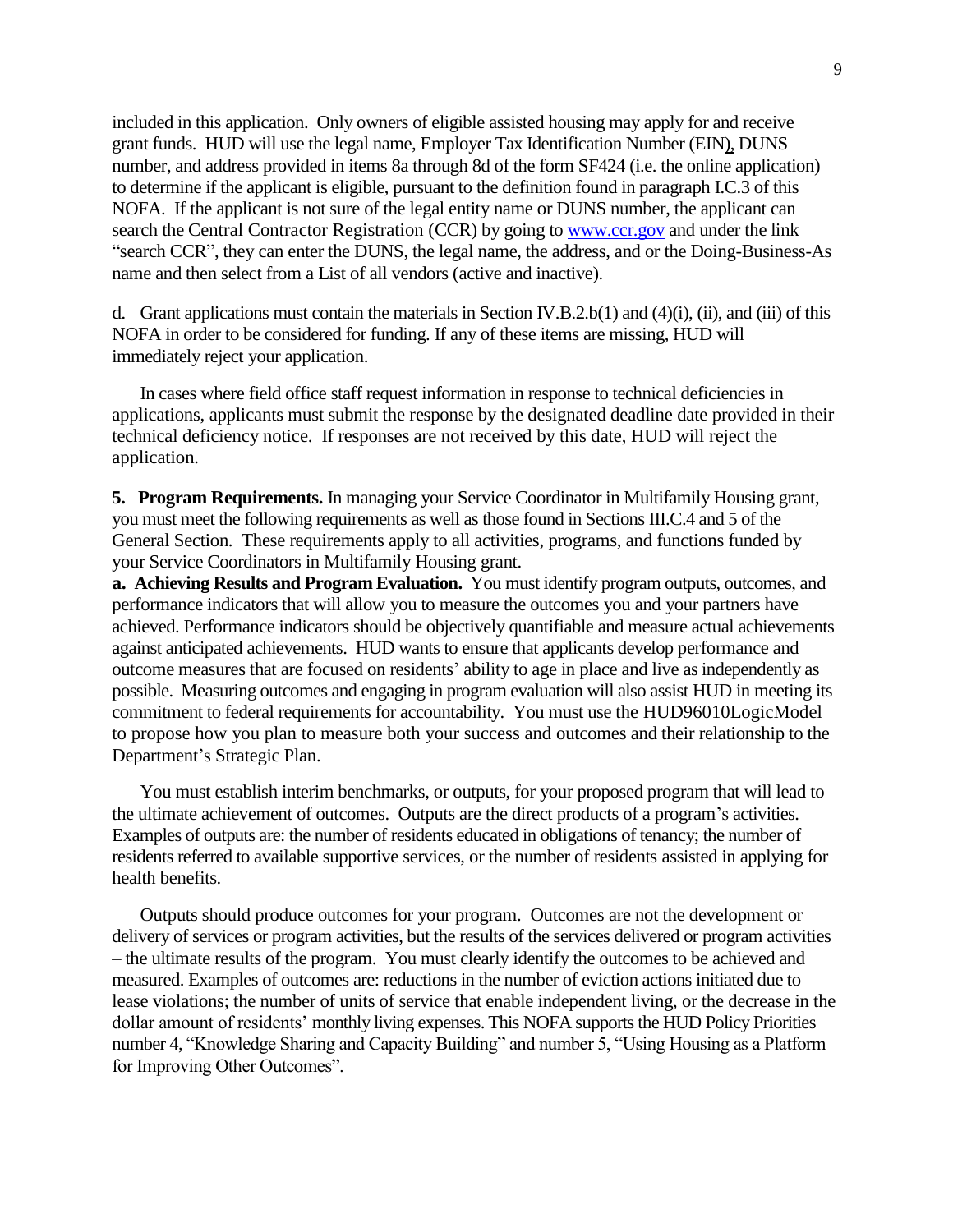**b. Private Office Space.** You must make sufficient separate and private office space available for the Service Coordinator and/or aide to meet with residents, without adversely affecting normal activities.

**c. Secure Resident Files.** The Service Coordinator must maintain resident files in a secured location. Files must be accessible ONLY to the Service Coordinator, unless residents provide signed consent otherwise. These policies must be consistent with maintaining confidentiality of information related to any individual per the Privacy Act of 1974.

**d. Supervision and Training.** Grantees must ensure that the Service Coordinator receives appropriate supervision, training, and ongoing continuing education, consistent with statutory and HUD administrative requirements. This includes 36 hours of training in age-related and disability issues during the first year of employment as a Service Coordinator, if the Service Coordinator has not received recent training in these areas, and 12 hours of continuing education each year thereafter.

**e. Responsibility for Budget Shortfalls.** Grantees are responsible for any budget shortfalls during the three-year grant term.

**f. Residual Receipts Account.** As a condition of receiving a grant, Section 202 properties without a dedicated residual receipts account must amend their regulatory agreement and open such an account, separate from their Reserve for Replacement account.

**g. Environmental Requirements.** It is anticipated that most activities under this program are categorically excluded from the National Environmental Policy Act (NEPA) and related environmental authorities under 24 CFR 50.19(b)(3), (4), (12), or (13). If grant funds will be used to cover the cost of any activities which are not exempt from environmental review requirements such as acquisition, leasing, construction, or building rehabilitation, HUD must perform an environmental review to the extent required by 24 CFR part 50, prior to grant award. HUD Field office staff will determine the need for an environmental assessment, based on the proposed program activities.

**h. Fair Housing and Civil Rights Requirements.** Applicants and their sub recipients must comply with all applicable fair housing and civil rights requirements found in 24 CFR 5.105(a), including, but not limited to, the Fair Housing Act, Section VI of the Civil Rights Act of 1964, Section 504 of the Rehabilitation Act of 1973, Title II of the Americans with Disabilities Act, and Section 109 of the Housing and Community Development Act of 1974. Refer to Section III.C.5.a of the General Section for more information.

**i. Affirmatively Furthering Fair Housing (AFFH).** The obligation to affirmatively further fair housing applies to all recipients of HUD funds, awarded and announced under HUD's FY2012 funding notices. Examples of activities that Service Coordinators and property management staff might undertake are the following: Providing bilingual and multilingual services; accommodating services for persons with physical, sensory, and mental disabilities; affirmatively marketing the service coordinator's services to residents of the property and surrounding community who are least likely to inquire, and finding counselors to help tenants with counseling for mobility and fair housing choice. See Section III.C.5.b of the General Section for more detail.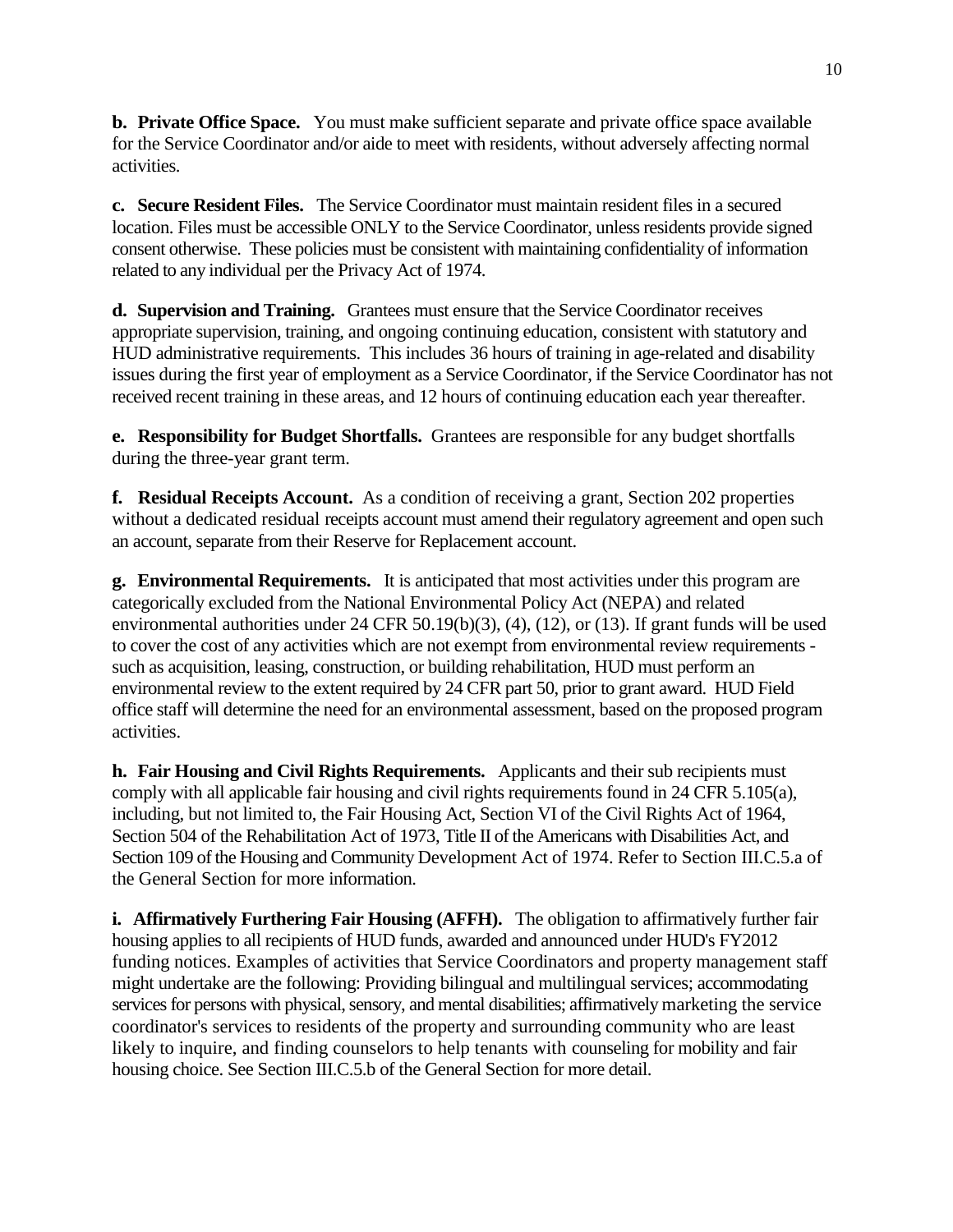**j. Access for Persons with Limited English Proficiency.** Applicants shall take reasonable steps to ensure meaningful access to their program and activities to Limited English Proficient individuals. For the purposes of this NOFA, grant recipients must comply with Executive Order 13166, *Improving Access to Services for Persons with Limited English Proficiency.* Grantees should refer to the Department's January 22, 2007 *Final Guidance to Federal Financial Assistance Recipients Regarding Title VI Prohibition Against National Origin Discrimination Affecting Limited English Proficient Persons* (72 *FR* 2732).

**6**. **Coordination Among Programs Providing Services or Service Coordination.** In any jurisdiction or neighborhood that receives funding, for either the same geographic area or the same population, HUD encourages coordination among programs, where appropriate to help identify and obtain needed services or service providers to address the service needs of the population being served by the program. This will enable grant recipients to better identify gaps in service provision and be knowledgeable about the needs of other program service providers, so as to identify and document the demand for the service or services where such gaps exist. Coordination among providers will enable leveraging of these service resources, avoid duplication of effort in seeking to bring these services to the community as a whole, and improve access and service delivery for participating families.

#### **IV. APPLICATION AND TIMELY RECEIPT INFORMATION**

**A. Address to Request Application Package.** See Section IV.A of the **General Section** for specific procedures regarding obtaining application forms and requesting technical assistance. Applications are available at [www.Grants.gov.](http://www.grants.gov/) To find this funding opportunity, go to [http://www.grants.gov/applicants/find\\_grant\\_opportunities.jsp.](http://www.grants.gov/applicants/find_grant_opportunities.jsp) There you can search by agency to find this funding opportunity or you can click on Basic Search and then, under the box provided for the CFDA number, you can enter the number 14.191. See the General Section for a description of how to download the application and accompanying instruction package. Please carefully read the instructions in the General Section regarding how to find and apply for funding opportunities using the Grants.gov system. Carefully following the instructions can make the difference in having the application received or rejected by the system.

If you have difficulty accessing the information, call the Grants.gov Support Desk at 800- 518-GRANTS (TTY: 800-877-8339). You may also send an email to support@grants.gov. The customer support center is open 24 hours a day, seven days per week, except federal holidays. The customer service representatives will assist applicants in accessing the information and addressing technology issues, including accessibility problems, in accordance with Section 508 of the Rehabilitation Act; (see paragraph III.C.5.f of the General Section). Applicants should ask for a Grants.gov call center ticket number if not provided one by the call center customer service representative. HUD relies on Grants.gov and CCR call center ticket logs to resolve submission problems.

**B. Content and Form of Application Submission.** Carefully review and follow the guidance in Section IV.B of the General Section for information on Using Adobe Forms in application packages; registering for electronic application submission; completing the Registration Process; downloading an application package and Application Instructions, and completing the selected grant application package.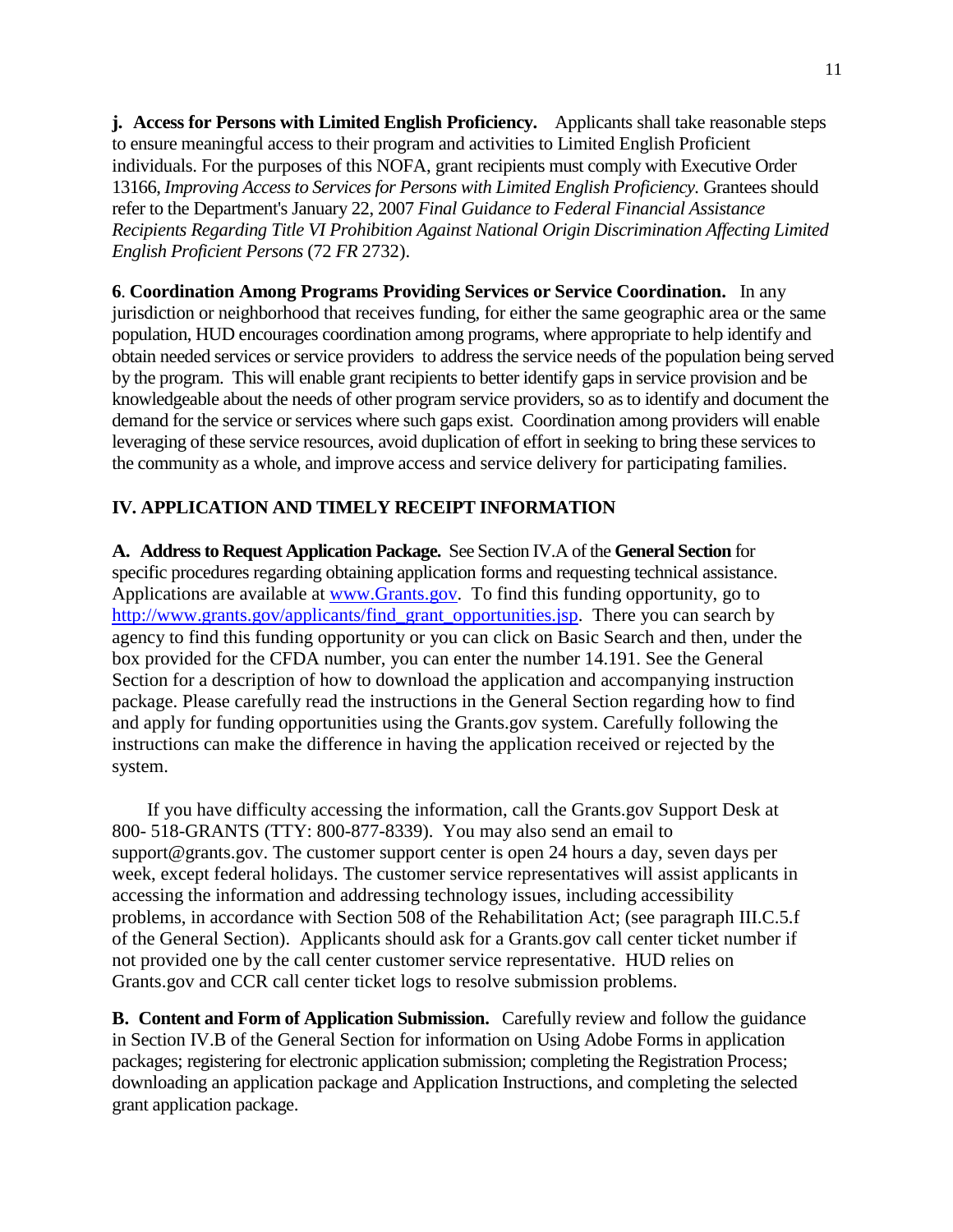#### **1**. **Important Registration Information.**

**a. Registration Process.** Applicants must submit their applications electronically through Grants.gov. Before you can do so, you must complete several important steps to register in the CCR and Grants.gov as a submitter. The registration process can take approximately 2 to 4 weeks to complete. Therefore, you should register in sufficient time to submit your application by the deadline date. Carefully review and follow the five sequential steps detailed in Section IV.B.2 of the General Section. In particular, be sure that the owner's information provided to Dun and Bradstreet (D&B) matches the information maintained by the Internal Revenue Service (IRS). If the owner's data in D&B and the CCR do not match the IRS information, an error message will result. The owner's registration in CCR will not be complete until the discrepancies have been resolved. HUD recommends that applicant organizations carefully review their D&B and CCR registration information for accuracy immediately upon publication of this notice. If you have questions about your EIN/TIN, call toll free 866-255-0654, Option 4. (See section IV.B.4.b(2) of the General Section for more registration information.)

**b. Authorized Organizational Representative (AOR).** The person submitting the application must be registered in Grants.gov and be approved by the eBusiness Point of Contact (E-Biz POC) identified in the CCR registration for the organization identified in box 8a of the SF-424.

The E-Biz POC must approve the designated AOR(s). If the E-Biz POC does not grant authorization, Grants.gov will not accept the grant application. The E-Biz POC can designate the AOR to submit applications on behalf of the organization by selecting the E-Biz POC Login link on the Grants.gov home page; logging in, and selecting Manage Applicants. The Grants.gov registration is complete when an AOR has been approved to submit an application on behalf of the applicant organization by the E-Biz POC. The E-Biz POC should make sure that the email address in the CCR registration is up-to-date, as Grants.gov will notify the E-Biz POC by email that a request has been made to approve an AOR.

If after logging into Grants.gov, an AOR's status is not "Authorized Applicant," then the AOR has not been granted AOR status by the applicant E-Biz POC. The submitter should contact the E-Biz POC directly and remind the POC to complete this process as soon as possible.

See paragraphs IV.B.3.a, b, and c and IV.B.4.b of the General Section for more information on AORs and E-Biz POCs.

**c. Allow Sufficient Time For Registration and Timely Receipt.** Applicant organizations and AORs should carefully review the General Section before starting the application so that there is sufficient time to register, authorize, and ensure that attachment files and facsimile transmissions meet requirements. Failure to follow the instructions in the General Section can result in your application not meeting the timely receipt requirements or not having all the application materials properly assigned.

**2. Service Coordinator in Multifamily Housing Application Content and Form of Application.**  Your application must contain the items listed in paragraphs "a" and "b", below. These items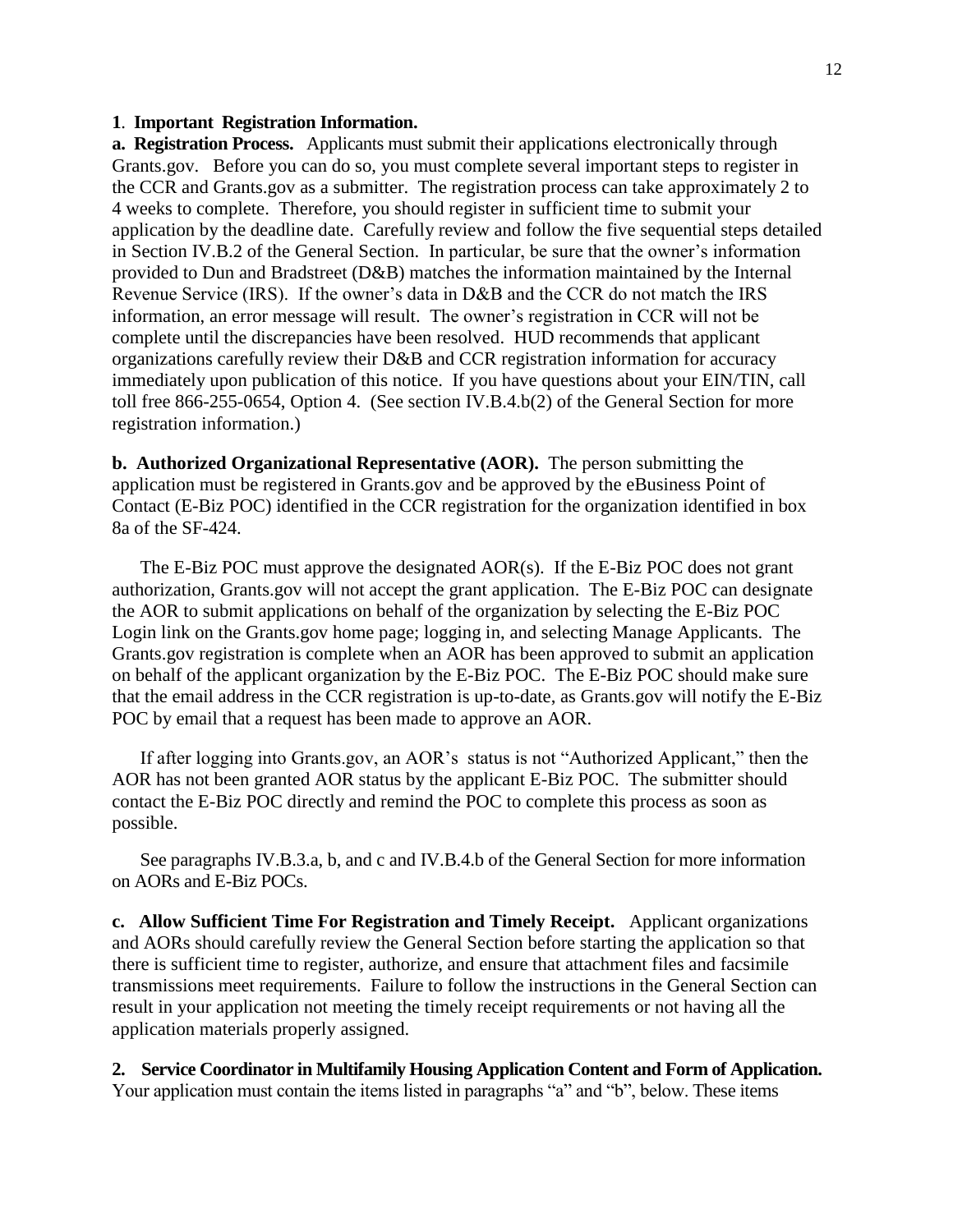include the standard forms listed in Section IV.B.5.b(5)of the **General Section** that are applicable to this funding Notice, (collectively referred to as the "standard forms"). The standard forms and other required forms are part of the electronic application downloaded from

[http://www.grants.gov/applicants/find\\_grant\\_opportunities.jsp.](http://www.grants.gov/applicants/find_grant_opportunities.jsp) The items are as follows:

# **a. Standard Forms.**

**(1) SF424\_Application\_for\_Federal\_Assistance.** The name, address, EIN/TIN, and DUNS number used on the SF424 must belong to the eligible organization entity, as defined in paragraph I.C.3 of this NOFA. Applicants must also include the nine digit zip code (zip code plus four digits) associated with the applicant address in box 8d of the SF424.

**(2) SF424SUPP\_Faith\_Based\_EEO\_Survey.**

**(3) SFLLL\_Disclosure\_of\_Lobbying\_Activities**, if engaged in lobbying,.

**(4) HUD2880\_Applicant-Recipient\_Disclosure-Update\_Repor**t.

**(5) HUD96011ThirdPartyDocumentation** (Facsimile Transmittal Form).

**(6) HUD2993\_Acknowledgment\_of\_Application\_Receipt**, for applicants submitting paper applications only.

**b. Other Application Items.** All applications for funding under the Service Coordinator in Multifamily Housing Program must include the following documents and information: **(1) HUD91186\_Multifamily\_Housing\_Service\_Coordinator\_First-Time\_Funding\_Request.**

**(2) HUD96010LogicModel.** The Logic Model for the Service Coordinator in Multifamily Housing NOFA is contained in the application instructions download. Applicants must carefully read the instructions in the logic model under the Instructions Tab. Be sure to enable the macros when opening the eLogic Model® Excel workbook. *The drop-down menus represent the most common eligible program activities and overall outcomes. You must fill out the HUD96010\_Logic\_Model in its entirety, which includes Columns 1-7, and Sections A-E in column 7.*

**(3) Evidence of comparable salaries in your local area.**

# **(4) Narrative Statements Describing Your Program.**

(i) Explain your method of estimating how many residents of your property are frail or at-risk elderly or non-elderly people with disabilities. Please document that individuals meeting these criteria make up at least 25 percent of your resident population. (Do not include elderly individuals or people with disabilities who do not live in the property included in your application.)

(ii) Explain how you will provide on-site private office space for the Service Coordinator, to allow for confidential meetings with residents. If construction is planned, also include a plan and a cost-estimate.

(iii) Describe your proposed quality assurance program evaluation activities and itemized list of estimated expenses for this activity if included in your request for funding. Indicate the type of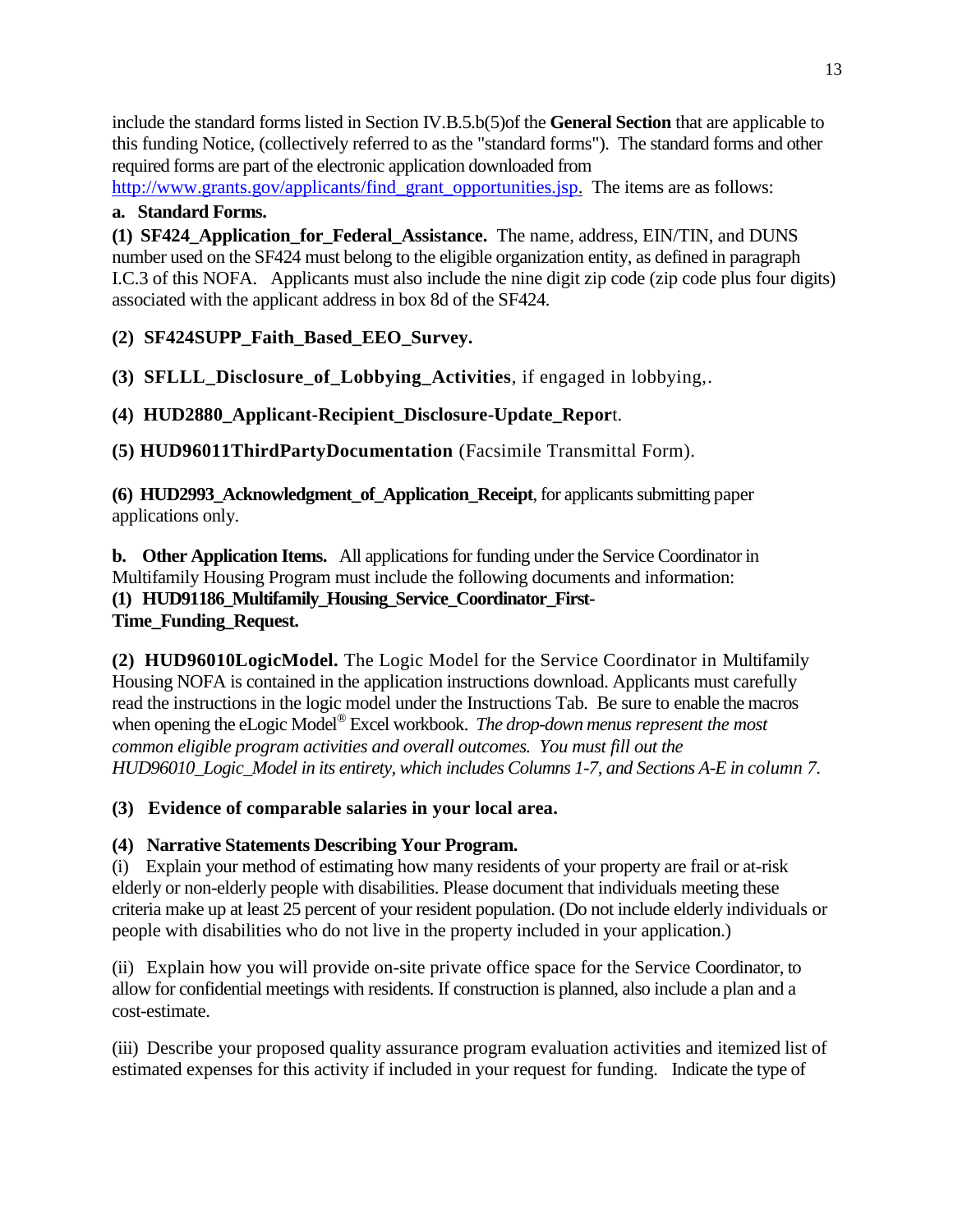professional or entity that will perform the work if known at this time or the criteria you will use to select the provider.

(iv) Describe your plan to address neighborhood resident needs, if applicable to your program.

(v) If you are applying for an ALCP or SEH grant in conjunction with your Service Coordinator in Multifamily Housing application, describe how the new or additional Service Coordinator hours will support your proposed assisted living or service enriched housing program.

(vi) Indicate if you want your Service Coordinator in Multifamily Housing application entered into the national lottery if your ALCP or SEH application is not selected to receive an award.

(5) Evidence that no project funds are available to fund a Service Coordinator. You must include a copy of your property's most recent bank statement (or the equivalent thereof), showing the property's current residual receipts or excess income balance (if any). It is incumbent upon the applicant to demonstrate that no such project funds are available.

(6) If applicable, provide evidence that prior funding sources for your property's currently operating service coordinator program are no longer available or will expire within six months following the application deadline date.

# **3. Single and Joint Applications.**

# **a. Single Applications.**

(1) You may submit one application that contains one or more assisted housing properties owned by the same owner. Submitting one application for each property you own will increase your chances of selection in the national lottery. You may also submit one application that contains multiple properties you own, to reduce preparation time and resources. Each application must propose a stand-alone program at separate properties. The properties must all be located in the same field office jurisdiction.

(2) If you wish to apply on behalf of properties located in different field office jurisdictions, you must submit a separate application for each field office area.

**b. Joint Applications.** You may join with one or more other owners to share a Service Coordinator and submit a joint application. Small properties often join together to hire and share a part or full-time Service Coordinator. If more than one owner is proposing to share a Service Coordinator, one agency must designate itself the "lead". The lead applicant's name, EIN/TIN, DUNS number, and address must be provided in items 8a through 8d on the SF-424 (online application). When the legal signatory for the lead owner corporation signs the application, that owner agrees to administer grant funds for all the housing sites included in the application. The application must clearly identify each property that will be served by the Service Coordinator.

### **4. Application Requirements for ALCP and SEH Applicants.**

a. If you are an ALCP or SEH applicant and you request new or additional Service Coordinator in Multifamily Housing funds specifically for your proposed Assisted Living Facility or Service Enriched Housing project, your Service Coordinator in Multifamily Housing application must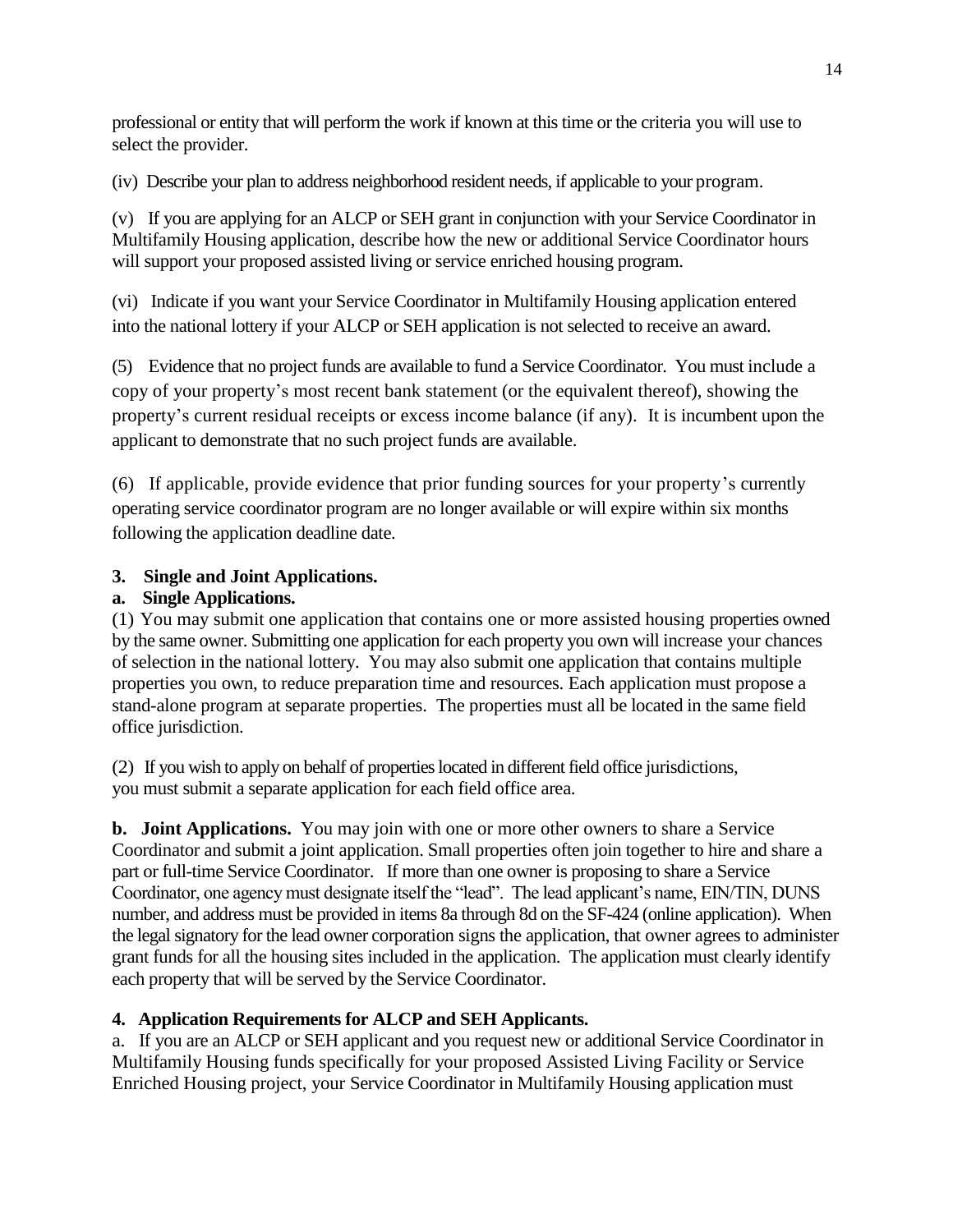contain all required documents listed in Section IV.B.2 of this NOFA. You may include a copy of all standard forms submitted as part of your ALCP or SEH application.

b. If you currently do not have a Service Coordinator working at the property proposed in your ALCP or SEH application and your ALCP or SEH application is selected to receive an award, HUD will fund a Service Coordinator to serve either ALCP or SEH residents only or all residents of the property, dependent upon your request. If your property currently has a Service Coordinator, you may request additional hours for the Service Coordinator to serve the ALCP or SEH residents. If you request additional hours, you must specify the number of additional hours per week and provide an explanation based on the anticipated needs of the residents. If you request Service Coordinator in Multifamily Housing funding to serve all residents of your property, indicate whether or not your request should be entered into the national lottery if your ALCP or SEH application is not selected to receive an award. Provide this information in your related narrative, pursuant to paragraph IV.B.2.b.(4)(v) of this NOFA.

**C. Timely Receipt Requirements.** The application deadline is 11:59:59 p.m. eastern time on **May 14, 2012**. Applications must be received by Grants.gov no later than 11:59:59 p.m. eastern time on the application deadline date. Following receipt, the application will go through a validation process. If the application fails the [Grants.gov](http://grants.gov/) validation process, it will be rejected. See Section IV.C of the **General Section** for instructions on application deadlines, limited time for correction of rejection errors[, Grants.gov](http://grants.gov/) application processing steps and notifications, timely receipt requirements, and what to do if your application is rejected by [Grants.gov.](http://grants.gov/) If you are provided a waiver to the electronic application, the waiver approval will provide detailed instructions on how and where to submit your application as well as timely receipt requirements.

**D. Intergovernmental Review.** Not applicable to this program.

### **E. Funding Restrictions.**

**1. Alternative Funding for Service Coordinators in Multifamily Housing**. If your property has available Section 8 operating funds, residual receipts, or excess income (i.e. "project funds"), not needed for critical project expenses, you must use these project funds prior to receiving grant monies. Owners may submit requests to field staff for use of Section 8 operating funds, residual receipts, or excess income pursuant to instructions in Housing's Management Agent Handbook 4381.5, REVISION-2, CHANGE-2, Chapter 8 and Housing Notice H 02-14. HUD field staff may approve use of these project funds at any time, consistent with current policy. You should discuss the use of project funds with your field office staff prior to submitting a grant application.

# **2. Ineligible Activities and Program Costs.**

a. If you are not applying for an ALCP or SEH grant you may not use funds to augment a current Service Coordinator program, by increasing the hours of a currently employed Service Coordinator, or hiring an additional Service Coordinator or aide on a part- or full-time basis. HUD wishes to target limited funding to properties that either do not have a HUD-funded Service Coordinator program or whose current program funding is expiring.

b. You may not use funds available through this NOFA to replace currently available funding from other sources for a Service Coordinator or for some other staff person who performs service coordinator functions.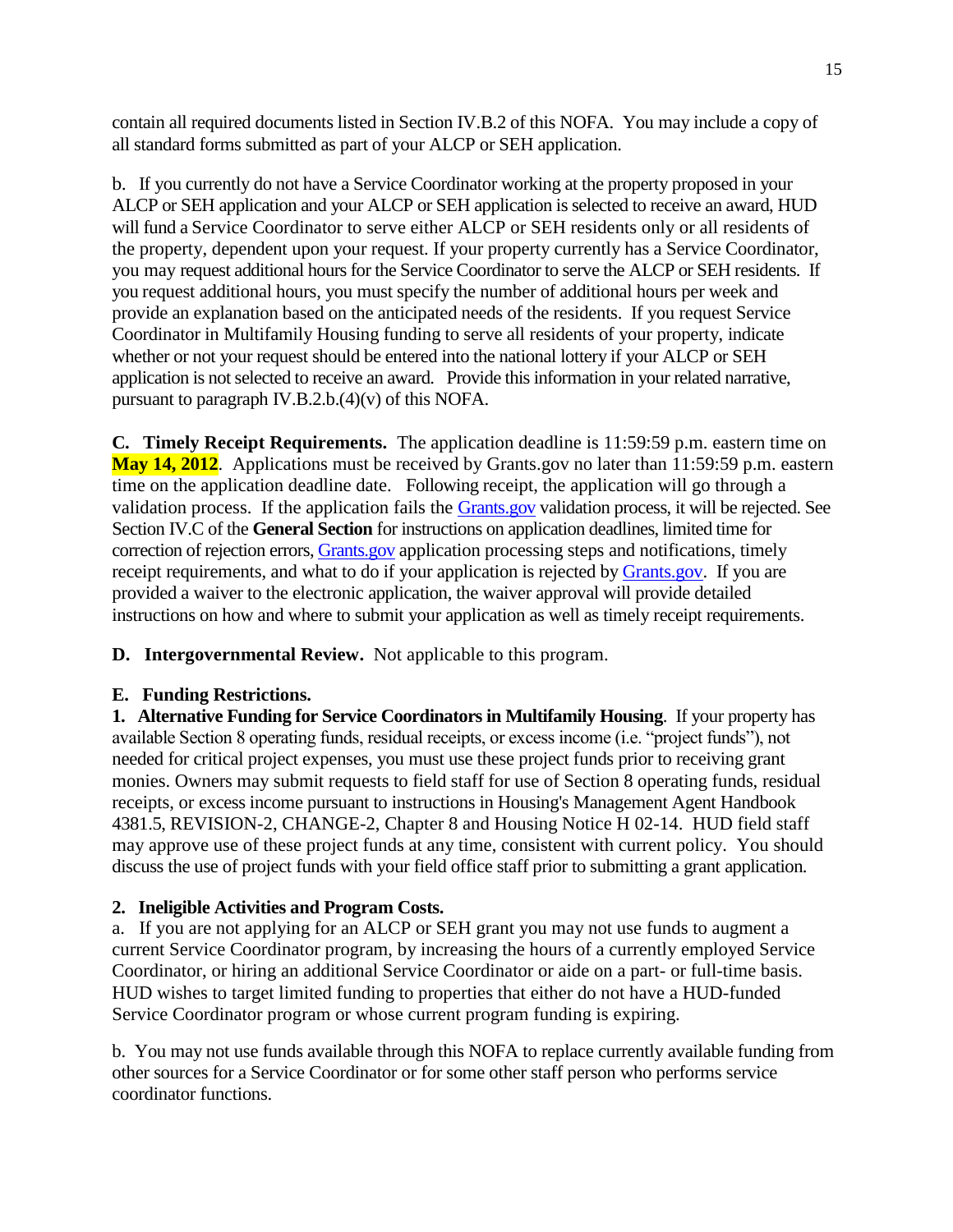c. Owners with existing service coordinator grants may not apply for renewal or extension of those programs under this NOFA. HUD will provide extension funds through a separate funding process.

d.You may not submit an application for the sole purpose of serving low-income elderly or disabled individuals who live in the vicinity of an eligible project. Your application must be based on the number of frail or at-risk elderly or non-elderly people with disabilities who reside in an eligible project.

e.Owners/managers cannot use Reserve for Replacement funds to pay Service Coordinator expenses.

f. CHSP grantees may not use these funds to meet statutory program match requirements and may not use these funds to replace current CHSP program funds to continue the employment of a service coordinator.

g. Grant funds cannot be used to reimburse expenses associated with the following items: (1) Supervision performed by property management staff. (Management fees already pay for such supervision.)

(2) Cost overruns associated with creating private office space;

(3) Usual audit and legal fees;

(4) Application preparation and submission;

(5) Increasing management fees.

(6) Service Coordinator-related training courses for property management staff who do not directly provide Service Coordination. Owners must use their management fees to pay this expense.

(7) Pay PAC members for their services.

**3. Prohibited Service Coordinator Functions.** Service Coordinators may not perform the following activities:

a. Act as a recreational or activities director;

b. Provide supportive services directly;

c. Act as a Neighborhood Networks program director or coordinator; and

d. Perform property management work, regardless of the funding source used to pay for these activities.

**4. Expiration of Service Coordinator in Multifamily Housing Funds.** The 2012 Appropriations Act requires HUD to obligate all Service Coordinator in Multifamily Housing funds appropriated for FY2012 by September 30, 2015. Under 31 USC § 1552, no funds can be disbursed from the account after September 30, 2020. If all funds are not disbursed by HUD and expended by the property owner by September 30, 2020, the funds, even though obligated, will expire and no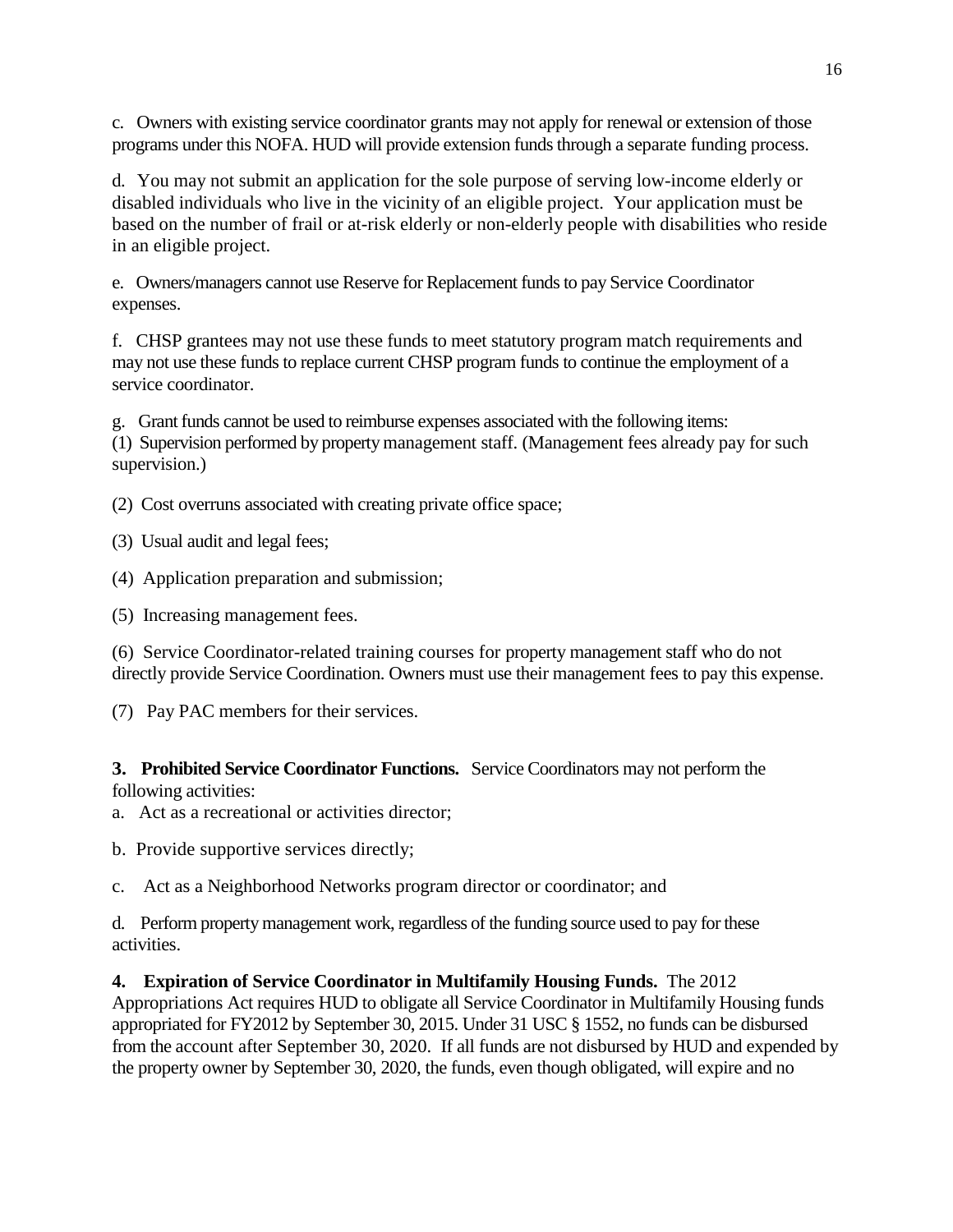further disbursements can be made from this account. HUD reserves the right, however, to require an earlier expenditure deadline under a grant agreement.

## **F. Other**

Applications must be submitted electronically through Grants.gov. Follow the procedures for electronic submission of applications contained in Section IV of the General Section unless a waiver for good cause in accordance with HUD's waiver policy of 24 CFR 5.1005 is approved by HUD. Applicants requesting a waiver should submit their waiver requests in writing via hard copy letter or fax. Waiver requests must be postmarked or faxed no later than 15 days prior to the application deadline date and must be submitted to:

Assistant Secretary for Housing-Federal Housing Commissioner Department of Housing and Urban Development 451 7<sup>th</sup> Street, S.W., Room 9100 Washington, DC 20410 Fax Number: 202-708-3104.

If an applicant is granted a waiver, the approval notice will provide instructions for submission. **The application must be received by HUD on or before the application deadline date in accordance with the notification approving the waiver.**

# **V. APPLICATION REVIEW INFORMATION**

### **A. Criteria**

**1. National Lottery.** HUD will not award Service Coordinator in Multifamily Housing Program grant funds through a rating and ranking process. Instead, the Department will hold one national lottery for all applications determined to be eligible by multifamily field office staff.

**2. Eligibility Review.** HUD Multifamily field office staff will review applications for completeness and compliance with the eligibility criteria set forth in Section III of this NOFA. Only applications received by [Grants.gov](http://grants.gov/) in accordance with the requirements of this NOFA will be deemed eligible. The time of receipt, including the allowable grace period, will be identified using th[e Grants.gov](http://grants.gov/) system date and time stamps. Paper applications are eligible if received by the field office on or before the deadline date and in accordance with the requirements in the waiver approval notification. To be eligible for the national lottery, applicants must meet the timely submission requirements in Section IV.C.4 of the General Section; meet all eligibility criteria in Section III of this NOFA; propose reasonable costs for eligible activities, and, if technical corrections are requested during the review process, provide the technical correction(s) by the timeframe stated in the request.

### **B. Funding Priorities.**

This NOFA supports the HUD policy priorities number 4, "Capacity Building and Knowledge Sharing " and number 5, "Using Housing as a Platform for Improving Other Outcomes". See Section I.B. of the **General Section** for a full discussion of HUD's policy priorities. In order to receive priority funding status, your HUD96010\_Logic\_Model must include at least one set of outputs and outcomes for each of the following policy priorities.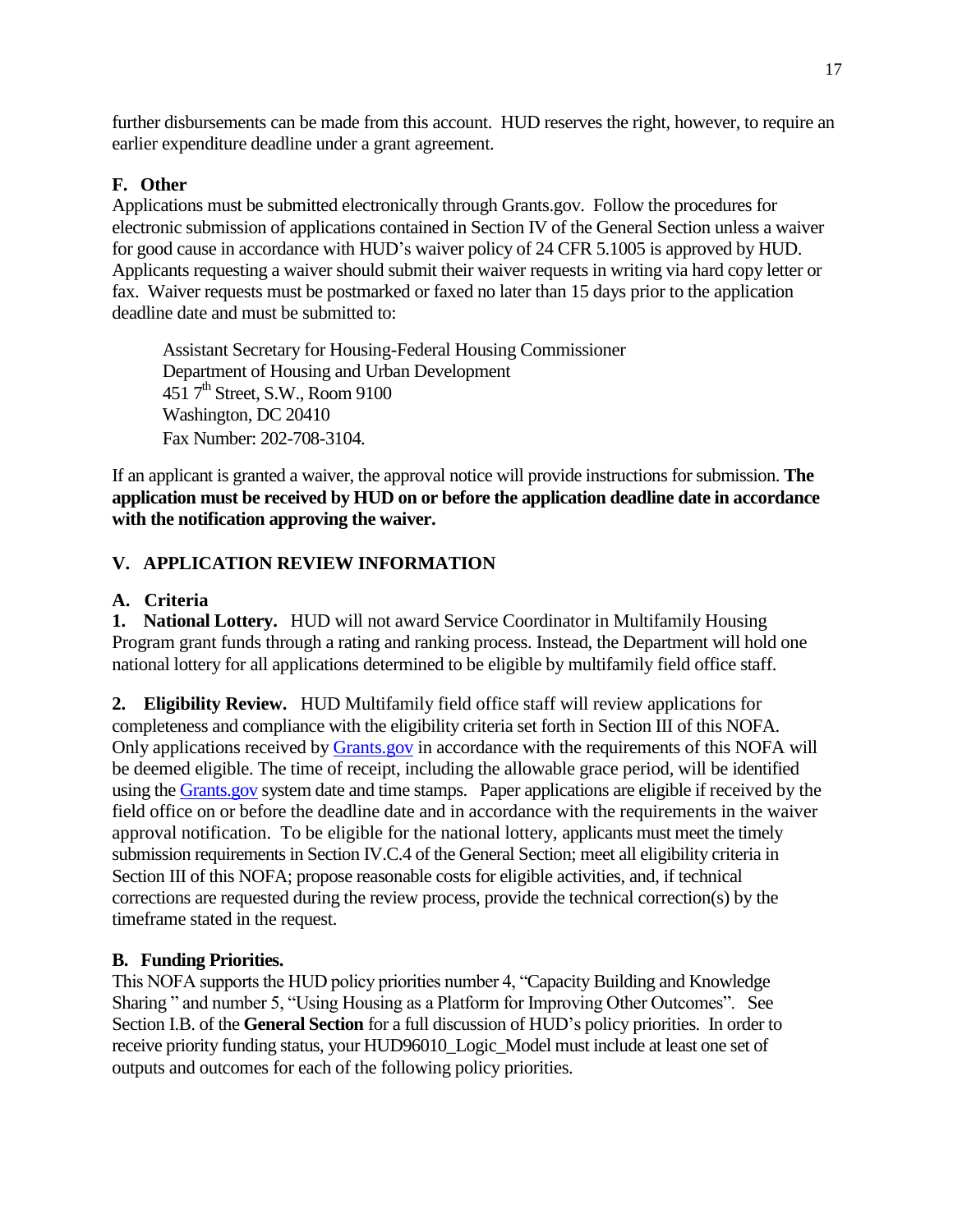**1. Policy Priority 4: Capacity Building and Knowledge Sharing.** Activities strengthen the capacity of state and local government and nonprofit partners to implement HUD programs; coordinate on cross-programmatic, place-based approaches, and encourage ongoing communication. Grantees can support knowledge sharing and innovation by disseminating best practices; encouraging peer learning; publishing data analysis and research, and helping to incubate and test new ideas (Strategic Plan Subgoal 4E).

In order to receive priority consideration, your HUD96010\_Logic\_Model must include the following output: Number of face-to-face networking meetings with HUD-funded Service Coordinators and local government aging and/or disability agency staff that the Service coordinator will either participate in or initiate. The meetings must address the adequacy of supportive services in your jurisdiction, with a *minimum of three meetings each year.*

The corresponding outcome must be one or both of the following: a. Number of new strategies discussed and implemented to address service needs and increase local capacity, or

b. Number of new contacts developed with other HUD-funded Service Coordinators and local government aging and/or disability agency staff with whom you communicate frequently to increase the number of services available to residents, particularly where gaps in the availability of services have been identified.

#### **2. Policy Priority 5: Using Housing as a Platform for Improving Other Outcomes.**

Programs thoroughly connect HUD assistance to other federal agency programs and benefits in efforts to improve outcomes such as the health, education, safety, and/or economic outcomes of target populations.

a. This NOFA supports the following types of objectives and strategies:

(1) Utilizing HUD assistance to improve health outcomes (Strategic Plan Subgoal 3B);

(2) Providing physical space to co-locate healthcare and wellness services with housing (e.g., on-site health clinics) (Subgoal 3B);

(3) Increasing access to public benefits (such as Supplemental Security Income (SSI), Medicare Part D, Medicaid, or Supplemental Nutrition Assistance Program (SNAP)(formerly Food Stamps) through outreach and other means (Subgoal 3C);

(4) Maintaining or improving the physical environment and design of HUD-assisted residences, giving attention to physical safety and crime prevention (Subgoal 3E), and

(5) Providing mobility counseling to increase access to neighborhoods of opportunity (Subgoal 2D).

b. In order to receive priority funding status, your HUD96010\_Logic\_Model must include two or more of the following pairs of outputs and outcomes:

(1) Work with community volunteers to create a new, ongoing exercise activity open to HUD housing residents and the community. The number of activities, a minimum of one activity each week, will be the output. The number of exercise activity participants attending additional property or community events will be the outcome.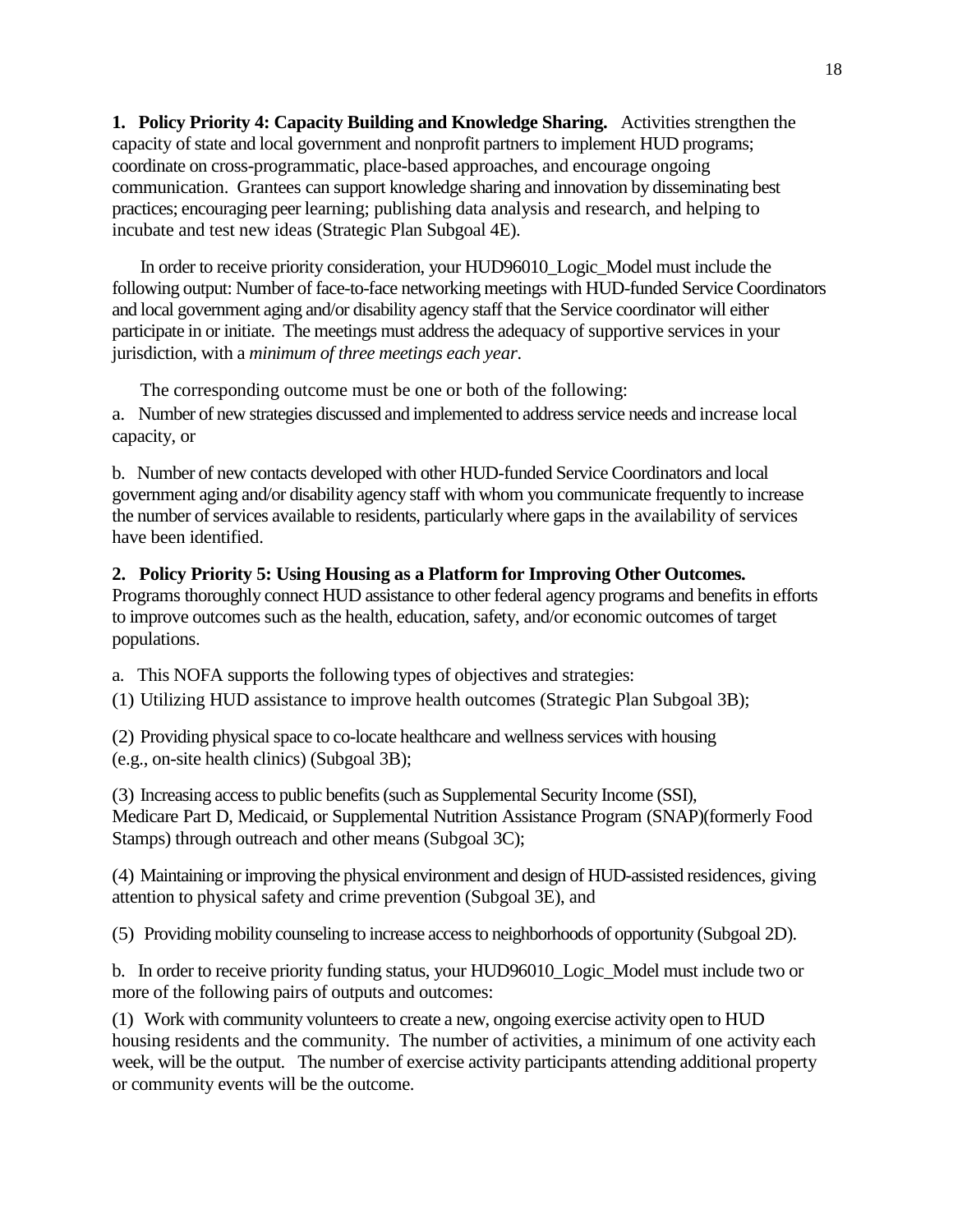(2) Work with local or chapters of national community health organizations to arrange for periodic mobile health screening events open to the public (i.e. diabetes, glaucoma, mammography, and cardiac disease). The number of screening events will be the output and the number of HUD housing and community residents participating will be the outcome.

(3) Create Partnerships with local Community Health Clinics to establish "medical homes". The output would be the number of partnerships developed with Community Health Clinics, and the corresponding outcome is the number of residents with a "medical home". (For more information about "medical homes" consult the Patient Centered Primary Care Collaborative [\(http://www.pcpcc.net/\)](http://www.pcpcc.net/). HUD may request documentation of meetings held or partnerships/Memoranda of Understanding established at such time as a grantee indicates on their logic model report that the activity is complete.

(4) Work with residents to obtain public benefits for which they are eligible. The number of public benefit programs for which residents apply for as a result of the work of the Service Coordinator will be the output and the number of residents receiving additional public benefits, for which they are eligible, as a result of your work is the outcome.

In considering possible policy priority activities, you must identify the target population(s) to be served, the baseline from which improvements are to be measured, the anticipated impact outcome, the related activity, and measurements to be used to gauge the positive change. During the course of the grant-funded program, you must report progress in meeting the expected goals. See paragraph VI.C.3 in this Program NOFA for reporting requirements.

### **C. Review and Selection Process**

# **1. Lottery Process.**

All qualified applications will be awarded based on a lottery. There will be three lottery levels, but within each lottery level, those applicants with policy priority status will receive first consideration.

**a. Level 1:** HUD will fund Service Coordinator in Multifamily Housing applications submitted by FY2012 ALCP applicants, including SEH applicants, whose applications are selected for funding under that program's NOFA. HUD estimates that approximately \$500,000 will be used to fund ALCP and SEH Service Coordinator applications.

**b. Level 2:** After setting aside funds for ALCP and SEH applicants, HUD will next fund all applications submitted by owners who are applying for grant funds to continue a currently operating program previously funded with project funds. As stated in paragraph III.A.2.g of this NOFA, such applications are eligible only if project funds are no longer available to continue the program.

**c. Level 3:** The Department will next fund all applications that will serve properties that currently do not have a Service Coordinator. If there are insufficient funds to fund all these applications, selections will be made by lottery.

# **2. Selection Process.**

a. As described in paragraph V.C.1.c, above, HUD will use a computerized random-selection national lottery process to award grant funds if funds are insufficient to fund all eligible applications at each level.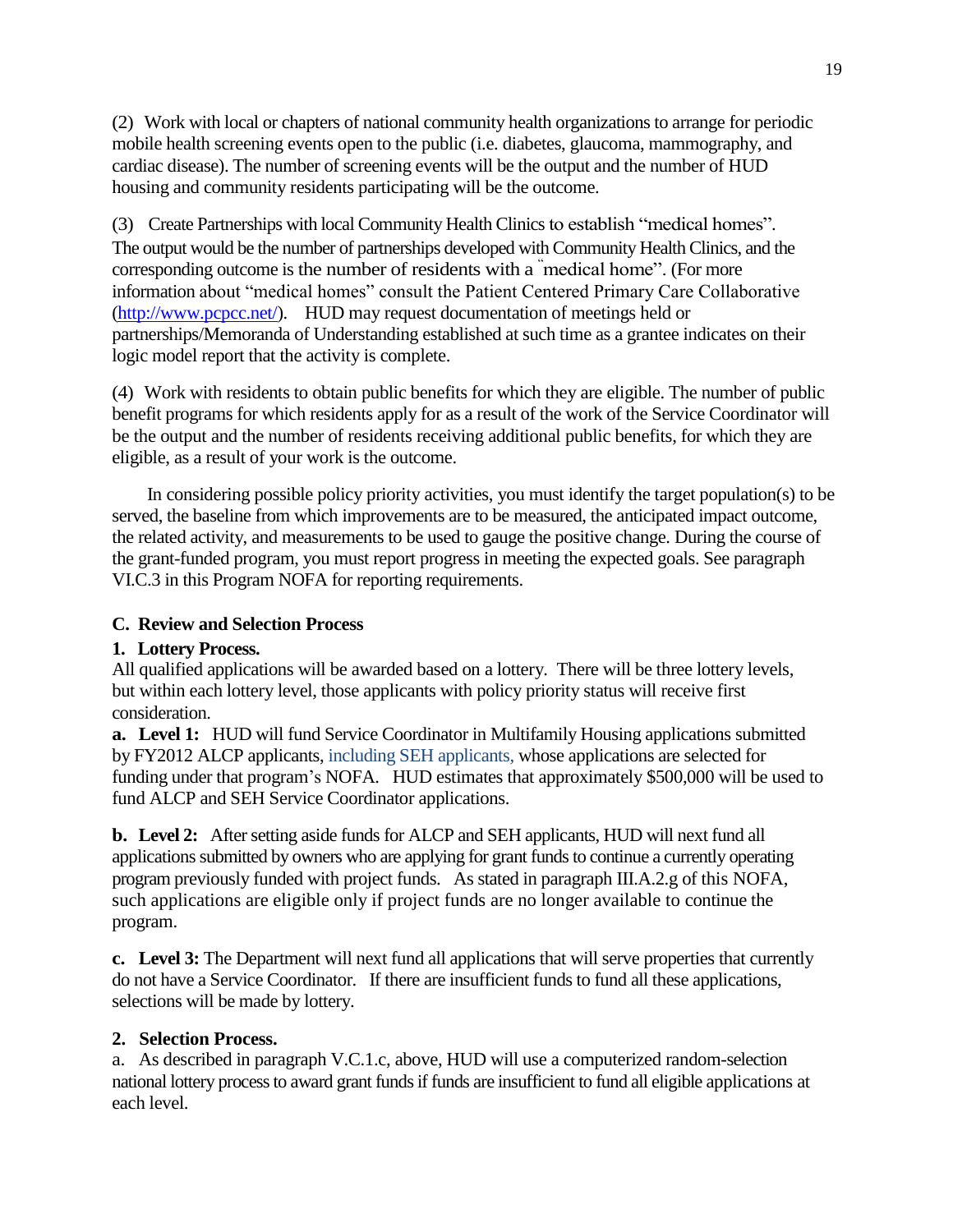b. HUD will fully fund as many applications as possible with the given amount of funds available. After all fully fundable applications have been selected through the lottery process, HUD may make an offer to partially fund the next application on the lottery's list, in order to use the entire amount of funds allocated. If the applicant selected for partial funding turns down the offer, HUD will make an offer to partially fund the next application on the national lottery list. HUD will continue this process until an applicant accepts the partial funding offer.

**3. Reduction in Requested Grant Amount.** HUD may make an award in an amount less than requested, if:

a. HUD determines that some elements of your proposed program are ineligible for funding;

b. There are insufficient funds available to make an offer to fully fund the application, or

**c.** HUD determines that a reduced grant amount would prevent duplicative federal funding.

# **4. Corrections to Deficient Applications.**

After HUD receives an application, HUD staff may contact an applicant to clarify an item in its application or to correct curable (correctable) technical deficiencies. HUD may not seek clarification of items or responses that improve the substantive quality of an application. HUD may contact applicants to ensure proper completion of the application.

a. If HUD staff find a curable deficiency, they will notify the applicant in writing by describing the needed clarification or technical deficiency. HUD will notify applicants by email (return receipt requested) and facsimile.

b. Clarifications or corrections of technical deficiencies in accordance with the information provided by HUD must be received by HUD within 14 calendar days of the date of the HUD notification. (If the deadline date falls on a Saturday, Sunday, or federal holiday, then the applicant's response must be received by HUD on the next day that is not a Saturday, Sunday, or federal holiday.)

c. If the deficiency is not corrected within the above time frame, HUD will reject the application as incomplete, and it will not be considered for funding.

d. All Applicants must submit clarifications or cure items by facsimile. Applicants must fax responses only to 800-HUD-1010. Documents sent to any other fax number will not be accepted.

e. Applicants must use the form HUD96011, Facsimile Transmittal, contained in each downloaded application package, as the cover page to the facsimile transmission. The additional information provided by facsimile will be matched to the electronic application in HUD's files. (See the detailed facsimile requirements in Section IV.D.6.d(3)(b) of the General Section.

f. When submitting technical deficiency cure items, please place in the box labeled "Name of this Document Submitting" in form HUD96011 the following information: "Technical Cure" plus the name of the document. If the name of the document is long and you need space to fit the document name, just label the Technical Cure as TC followed by the document name.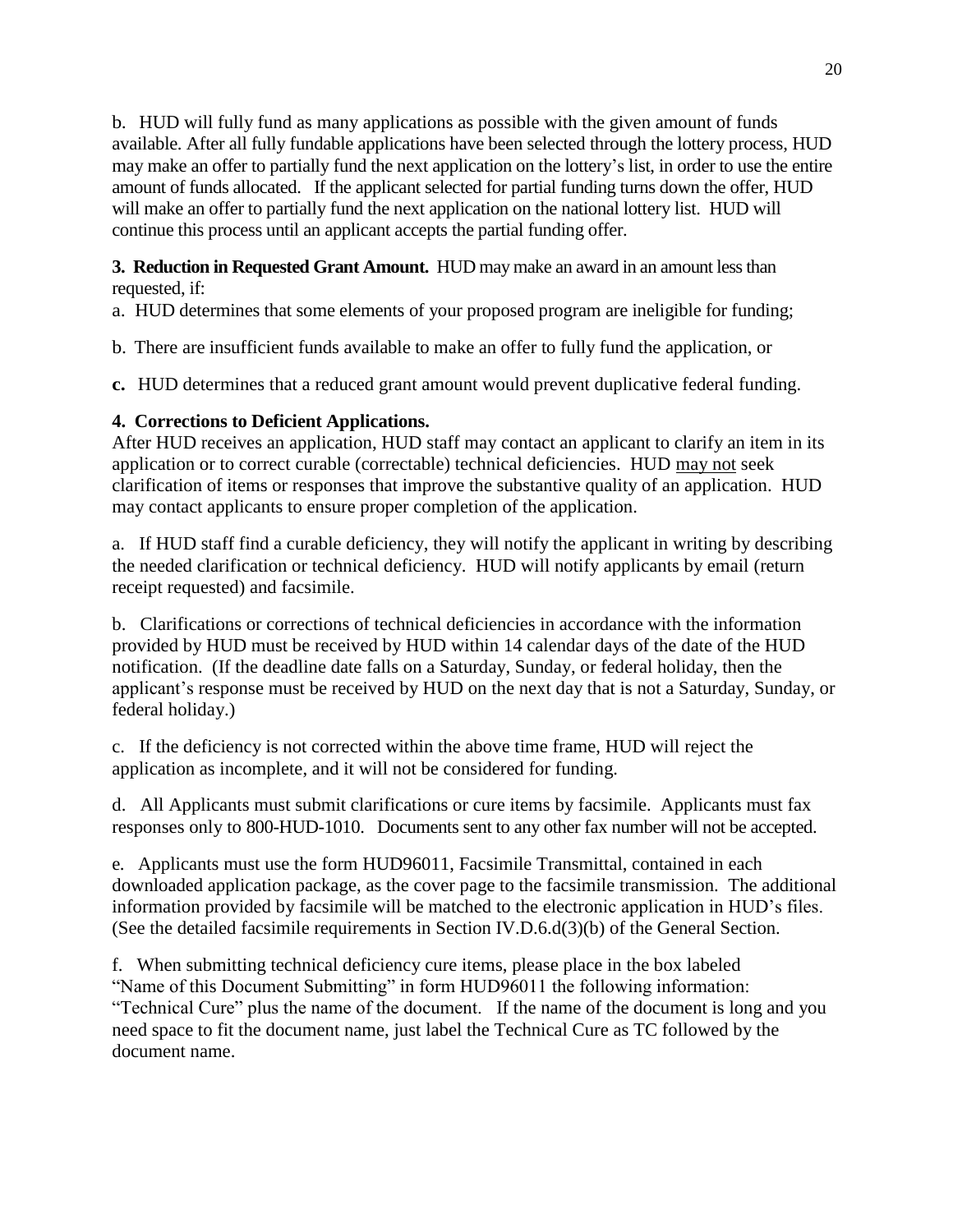g. Applicants must use a unique application for each funding request. **Do Not** download the same application package from Grants.gov more than once for each application that you are going to submit. Applicants submitting more than one application under a funding opportunity must download a separate application package from Grants.gov so that each application submitted will have its own unique embedded ID number. If you use one downloaded application to create multiple submissions for multiple properties, the fax cover page in that one downloaded application can only be associated with one of your multiple submissions. If your facsimiles cannot be electronically matched, HUD will consider the absence of a faxed response in each submission as a non-response to a technical deficiency request. As indicated in paragraph V.C.4(c), above, if HUD does not receive a response within the designated 14-day time period, your application will be rejected. Refer to section IV.A. of this Program NOFA and Sections IV.B.5 and IV.C.4.c(1) of the General Section for more application downloading information.

# **VI. AWARD ADMINISTRATION INFORMATION**

**A. Award Notices.** HUD field staff will send, by postal or overnight mail, selection letters and grant agreements to the award recipient organization. The grant agreement is the obligating document and funds are obligated once the HUD Multifamily Housing Hub or Program Center Director signs the agreement. Field staff will send non-selection letters during this same period of time. If your application is ineligible for funding, field staff may notify you by letter any time during the application review process.

**B. Administrative and National Policy Requirements.** Unless specifically enumerated in this NOFA, all grant recipients are subject to the requirements specified in Section III.C of the **General Section**.

**C. Reporting.** All award recipients must submit the following reports each year:

**1.** One Semi-Annual SF425 Federal Financial Report, for each half-year period of the federal fiscal year;

**2.** O**ne Semi-Annual HUD92456\_Service\_Coordinator\_Performance\_Report**, for each half-year period of the federal fiscal year;

**3. One annual HUD96010\_Logic\_Model**, reporting performance during each Federal FY period. This report is due along with the Semi-Annual Reports to the local field office on October 30 of each year. The Logic Model must present performance information corresponding to each six-month reporting period and for the entire grant term. The reports should reflect achievements related to program outputs and outcomes as specified in the approved Logic Model incorporated into your grant agreement. The objectives of the Service Coordinator in Multifamily Housing program are to enhance a resident's quality of life and ability to live independently and to age in place. The data that HUD collects on the performance report and Logic Model measure, in a quantitative form, the grantee's success in meeting these intended program outcomes.

### **4. Periodic Reimbursement Requests (HUD**

**50080SCMF\_Service\_Coordinator\_Payment\_Voucher**, providing program expenses for the associated time period, and submitted in accordance with the due dates stated in the grant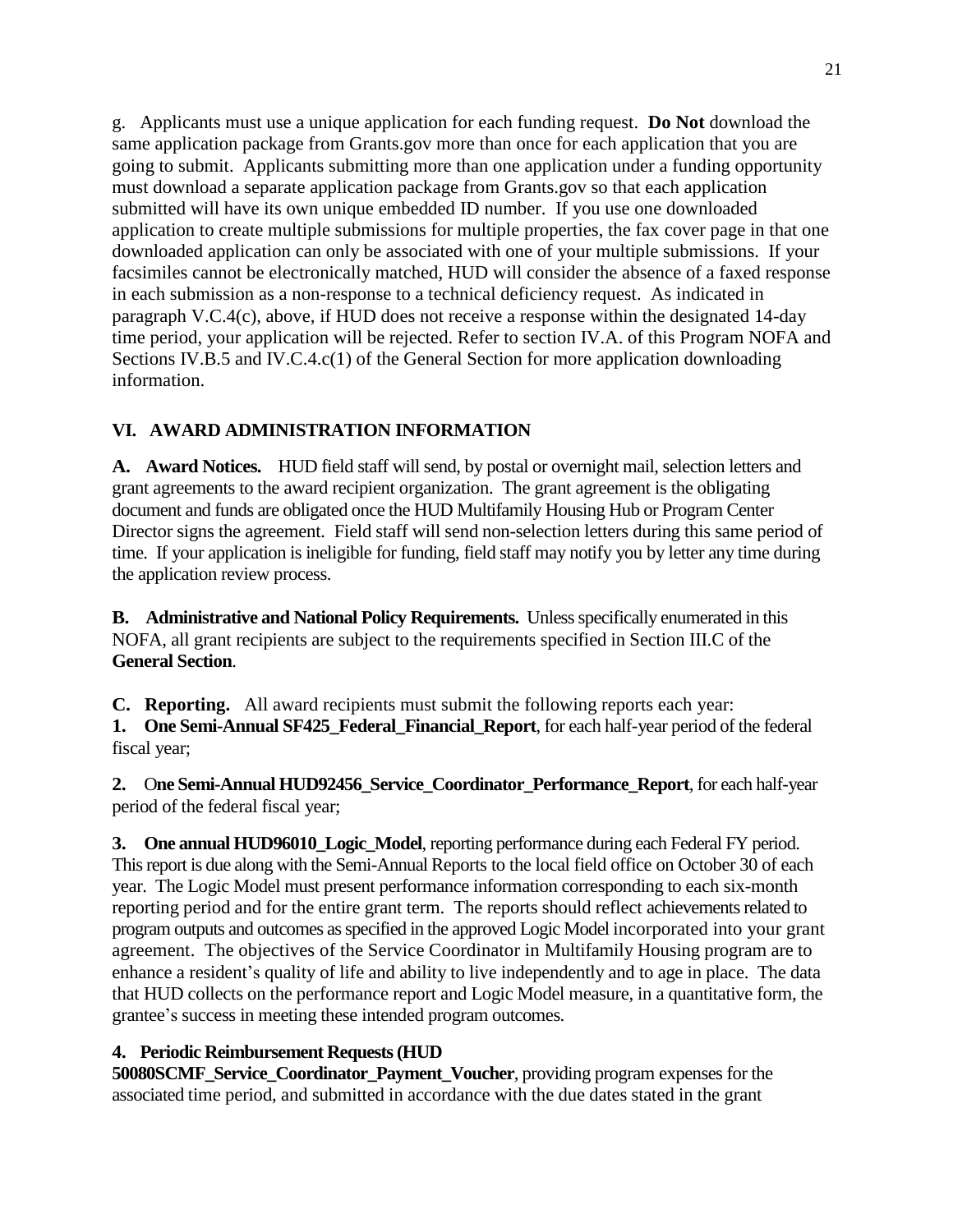agreement. Grantees must request grant payments directly following the end of each agreedupon time period and the funds must reimburse those program costs already incurred.

**5. Quality Assurance.** If your grant includes Quality Assurance activities, you must provide a copy of at least one annual report that your QA provider submits to you each year. You must submit this copy along with the reports that are due on October 30 of each year. The QA provider's report that you submit to HUD must include the following information: who performed the QA work, when the review(s) was conducted, and the results of the evaluation. The results should include such information as how many residents were served, the types of services they receive, the training sessions attended by the Service Coordinator, and the extent of resident satisfaction with the program. HUD will use this report, in tandem with other reports and performance data, to determine a grantee's acceptable program performance.

**6. Racial and Ethnic Data**. HUD requires that funded recipients collect and report racial and ethnic beneficiary data through the use of the HUD27061\_Race\_and\_Ethnic\_Data\_Reporting\_Form. See paragraphs VI.C.7 and 8 of the General Section for more information.

#### **7. Transparency Act Reporting.**

#### **a. Recipient Reporting to Meet the Requirements of the Federal Funding Accountability and Transparency Act of 2006, as amended.**

**(1) Prime Grant Awardee Reporting**. Prime recipients of HUD financial assistance are required to report certain subawards in the federal government wide website [www.fsrs.gov](http://www.fsrs.gov/) or its successor system.

Starting with awards made October 1, 2010 prime financial assistance awardees receiving funds directly from HUD are required to report subawards and executive compensation information both for the prime award and subaward recipients, including awards made as passthrough awards or awards to vendors, if (1) the initial prime grant award is \$25,000 or greater, or the cumulative prime grant award will be \$25,000 or greater if funded incrementally as directed by HUD in accordance with OMB guidance; and (2) the sub-award is \$25,000 or greater, or the cumulative subaward will be \$25,000 or greater. For reportable subawards, if executive compensation reporting is required and subaward recipients' executive compensation is reported through the Central Contractor Registration (CCR) system, the prime recipient is not required to report this information. The reporting of award and subaward information is in accordance with the requirements of Federal Financial Assistance Accountability and Transparency Act of 2006, as amended by section 6202 of Public Law 110-252, hereafter referred to as the "Transparency Act" and OMB Guidance issued to the Federal agencies on September 14, 2010 (75 FR 55669) and in OMB Policy guidance. The prime awardee will have until the end of the month plus one additional month after a subaward or pass-through award is obligated to fulfill the reporting requirement. Prime recipients are required to report the following information for applicable subawards. This information will be displayed on a public government website pursuant to the Transparency Act.

- (a) Name of entity receiving award;
- (b) Amount of award
- (c) Funding agency;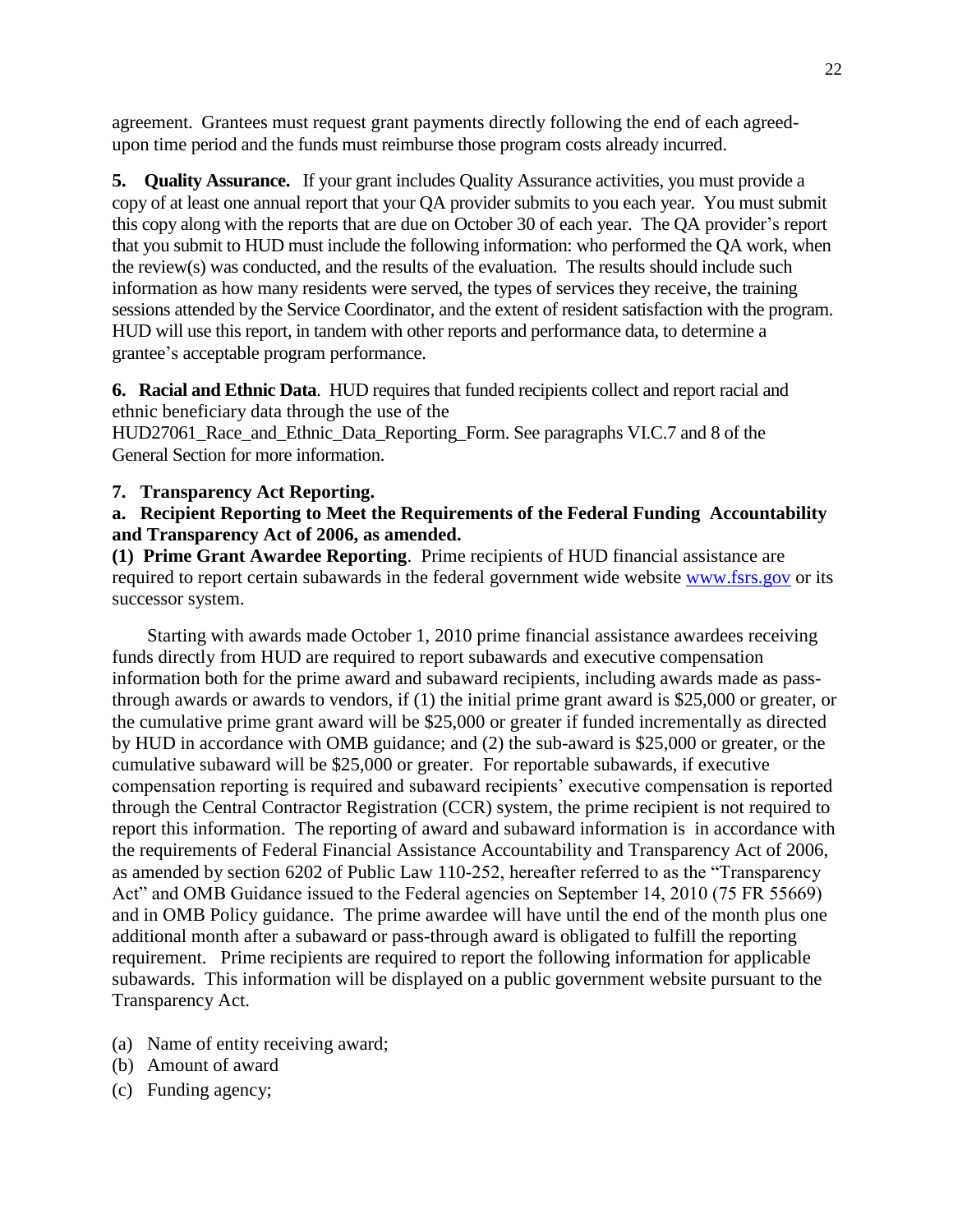(d) North American Industry Classification System (NAICS) code for contracts/CFDA program for financial assistance awards;

- (e) Program source;
- (f) Award title describing the funding action;
- (g) Location of the entity (including Congressional district);
- (h) Place of Performance (including Congressional district);
- (i) Unique identifier of the entity and its parent; and
- (j) Total compensation and names of top five executives.

For the purposes of reporting into the FFATA Sub-award Reporting System (FSRS) reporting site, the unique identifier is the DUN and Bradstreet Universal Numbering System (DUNS) number the entity has obtained from Dun and Bradstreet, and for Prime awardees the DUNS number registered in the Central Contractor Registration as required by HUD regulation 24 CFR 5.1004.

**(2) Prime Grant Awardee Executive Compensation Reporting.**. Prime awardees must also report in the government wide website the total compensation and names of the top five executives in the prime awardee organization if:

(a) More than 80% of the annual gross revenues are from the Federal government, and those revenues are greater than \$25 million annually; and

(b) Compensation information is not readily available through reporting to the Securities Exchange Commission (SEC.)

**(3) Subaward Executive Compensation Reporting**. Prime grant awardees must also report in the government wide website the total compensation and names of the top five executives in the subawardees if:

(a) More than 80% of the annual gross revenues are from the Federal government, and those revenues are greater than \$25 million annually; and

(b) This required compensation information is not readily available through reporting to the Securities Exchange Commission (SEC). For applicable subawards, if executive compensation reporting is required and subaward recipients' executive compensation is reported through the Central Contractor Registration (CCR) system, the prime recipient is not required to report this information.

**(4) Transparency Act Reporting Exemptions.** The Transparency Act exempts any subawards less than \$25,000 made to individuals and any sub-awards less than \$25,000 made to an entity whose annual expenditures are less than \$300,000. Subawards with a cumulative total of \$25,000 or greater are subject to subaward reporting beginning the date the subaward total award amount reaches \$25,000. The Transparency Act also prohibits reporting of any classified information. Any other exemptions to the requirements must be approved by the Office of Management and Budget.

**NOTE:** For the purposes of FFATA reporting requirements, "prime grant awardee" or "prime grant award" or "grant award" includes awardees of, and awards for, capital advances for the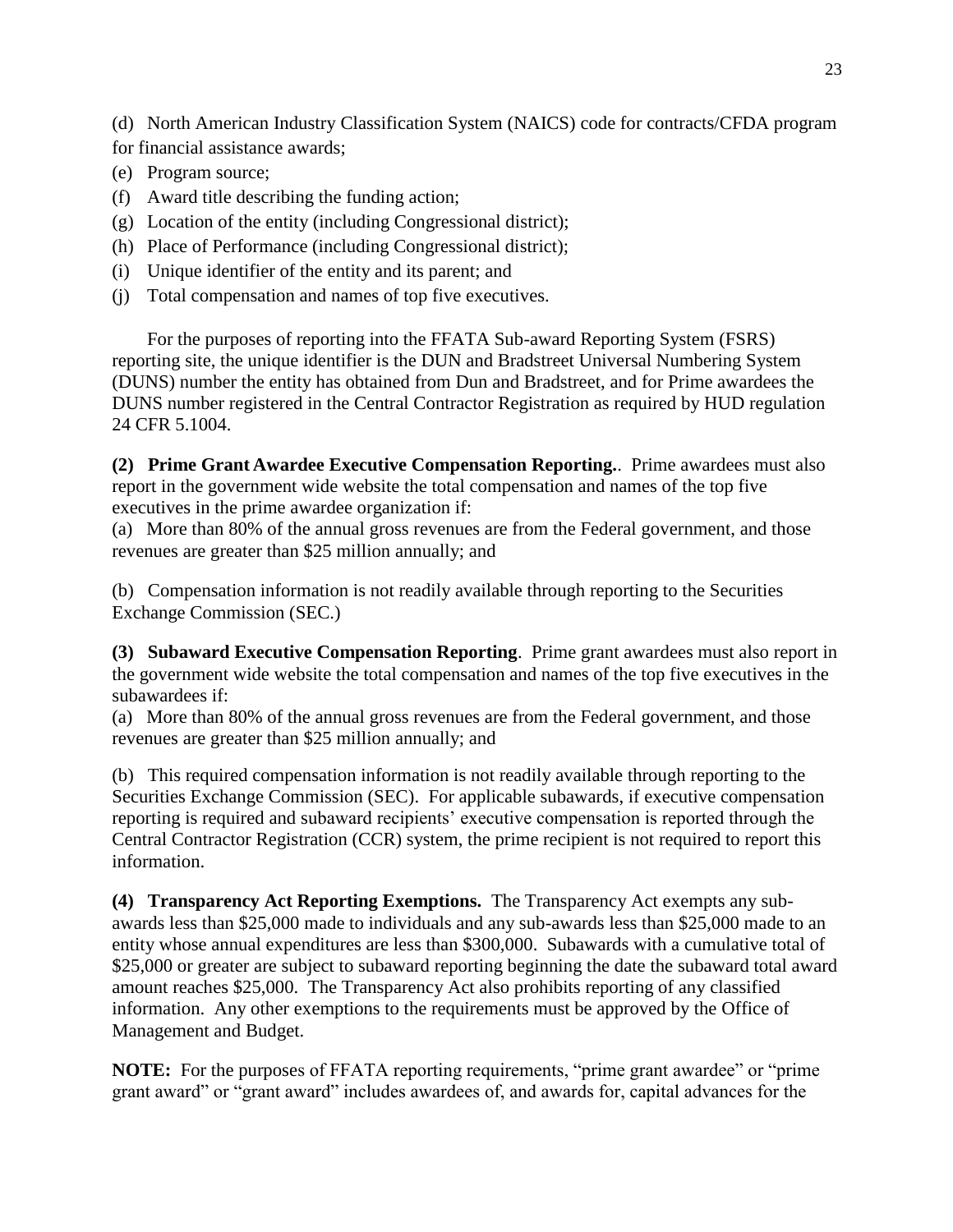Section 202 Housing for the Elderly, and Section 811 Housing for Persons with Disabilities programs.

#### **8. Compliance with Section 872 of the Duncan Hunter National Defense Authorization Act for Fiscal Year 2009 (Pub. L. 110-417), hereafter referred to as "Section 872."**

Section 872 requires the establishment of a government wide data system – the Federal Awardee Performance and Integrity Information System (FAPIIS) - to contain information related to the integrity and performance of entities awarded federal financial assistance and making use of the information by federal officials in making awards. OMB is in the process of issuing regulations regarding federal agency implementation of section 872 requirements. A technical correction to this General section may be issued when such regulations are promulgated.

HUD's terms and conditions to its FY2012 awards will contain requirements related to meeting Section FFATA and Section 872 requirements.

# **VII. AGENCY CONTACTS**

You may contact your local HUD field office staff for questions you have regarding this NOFA and your application. Please contact the Multifamily Housing Service Coordinator contact person in your local office. If you are an owner of a Section 515 property, contact the HUD field office that monitors your Section 8 contract. If you have a question that the field staff are unable to answer, please call Carissa Janis, Housing Program Manager, Office of Housing Assistance and Grant Administration, Department of Housing and Urban Development, 451 Seventh Street, SW, Room 6152, Washington, DC 20410-8000, 202-708-3000 (This is not a toll-free number) or email her at [Carissa.L.Janis@hud.gov.](mailto:Carissa.L.Janis@hud.gov) If you are hearing- or speech-impaired, you may access this telephone number via TTY by calling the Federal Relay Service at 800-877-8339.

# **VIII. OTHER INFORMATION**

**A. Webcast.** HUD will hold an information program via webcast for potential applicants to learn more about the program and preparation of the application. For more information about the date and time of the broadcast, you should contact your local field office staff or consult the "Video and Webcasts" page of the HUD website a[t http://www.hud.gov.](http://www.hud.gov/)

**B. Paperwork Reduction Act.** The information collection requirements contained in this document have been approved by the Office of Management and Budget (OMB) under the Paperwork Reduction Act of 1995 (44 USC 3501-3520) and assigned OMB control number 2502- 0477. In accordance with the Paperwork Reduction Act, HUD may not conduct or sponsor, and a person is not required to respond to, a collection of information unless the collection displays a currently valid OMB control number. Public reporting burden for the collection of information is estimated to average 50.25 hours per annum per respondent for the application and grant administration. This includes the time for collecting, reviewing, and reporting the data for the application, semi-annual reports and final report. The information will be used for grantee selection and monitoring the administration of funds. Response to this request for information is required in order to receive the benefits to be derived.